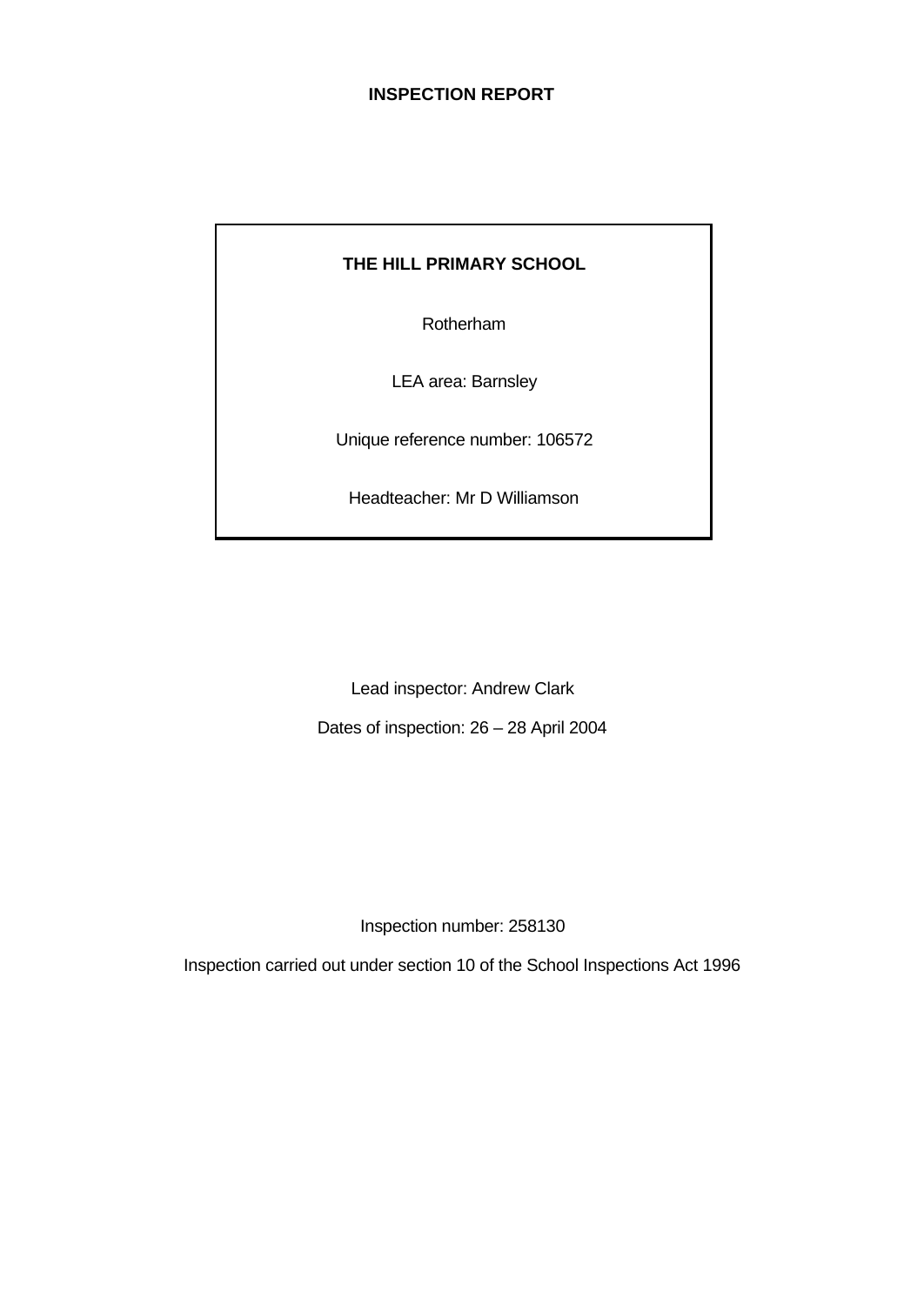## © Crown copyright 2004

This report may be reproduced in whole or in part for non-commercial educational purposes, provided that all extracts quoted are reproduced verbatim without adaptation and on condition that the source and date thereof are stated.

Further copies of this report are obtainable from the school. Under the School Inspections Act 1996, the school must provide a copy of this report and/or its summary free of charge to certain categories of people. A charge not exceeding the full cost of reproduction may be made for any other copies supplied.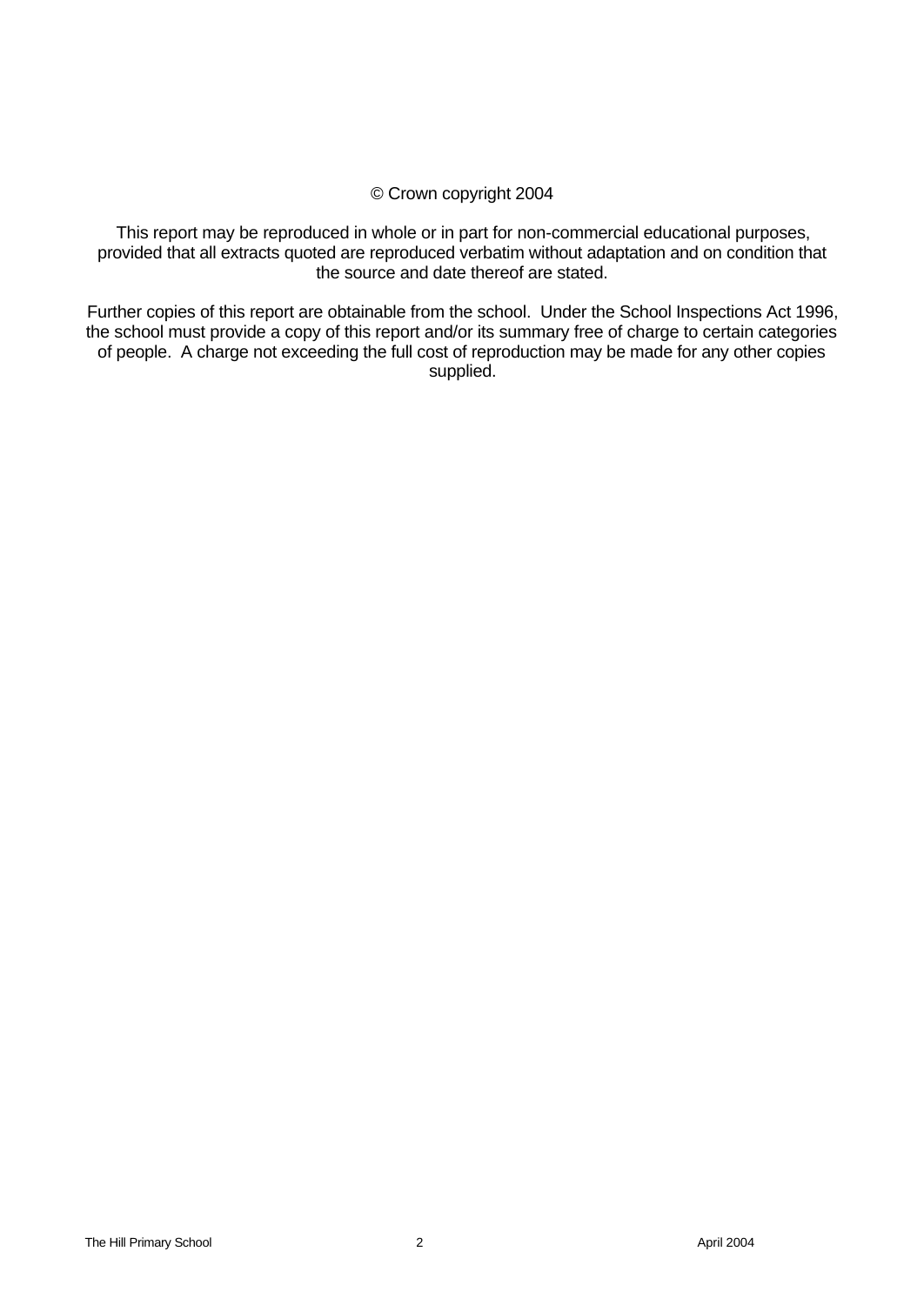## **INFORMATION ABOUT THE SCHOOL**

| Type of school:             | Primary                                |
|-----------------------------|----------------------------------------|
| School category:            | Community                              |
| Age range of pupils:        | $3 - 11$                               |
| Gender of pupils:           | Mixed                                  |
| Number on roll:             | 413                                    |
| School address:             | Tudor Street<br>Thurnscoe<br>Rotherham |
| Postcode:                   | South Yorkshire<br>S63 0DS             |
| Telephone number:           | 01709 892145                           |
| Fax number:                 | 01709 880811                           |
| Appropriate authority:      | Governing body                         |
| Name of chair of governors: | Mrs C Evans                            |

## **CHARACTERISTICS OF THE SCHOOL**

The Hill Primary School is larger than average for schools of its type. There are 372 pupils aged between five and eleven, with a balance of girls and boys. A further 83 children attend the nursery on a part-time basis. Almost all the pupils are from white British backgrounds and the percentage of pupils with English as an additional language is very low. The percentage of pupils eligible for a free school meal is well above average at 43 per cent. The school is in a former mining community. There is high unemployment and significant social and economic deprivation within the area. The percentage of pupils identified as having special educational needs is 31 per cent which is well above average. This includes 2.9 per cent who have statements of special educational needs, which is above the national average. Pupils' special educational needs are mainly in speech and communication, social and emotional difficulties, moderate learning difficulties and physical disabilities. The majority of pupils are from the local community and the percentage of pupils who start or leave school other than in reception is about average overall. However, a significant proportion of pupils do not start until Years 5 and 6 and a significant number of families move between schools in the neighbourhood to return later. Children start in the nursery with standards, which are well below typical levels. The school is part of an Education Action Zone that aims to raise attainment and attendance in the area and improve parenting skills. Several organisations make use of the school for adult education and for its sports facilities. The school successfully achieved the Investors in People award in April 2004. The school received an achievement award in 2000 and an Artsmark Award (Silver). The school is an accredited centre for the European Community Driving Licence for ICT. A unit for pupils with social and emotional needs uses the school's premises, although it is run and managed by the Local Education Authority. This facility was not inspected.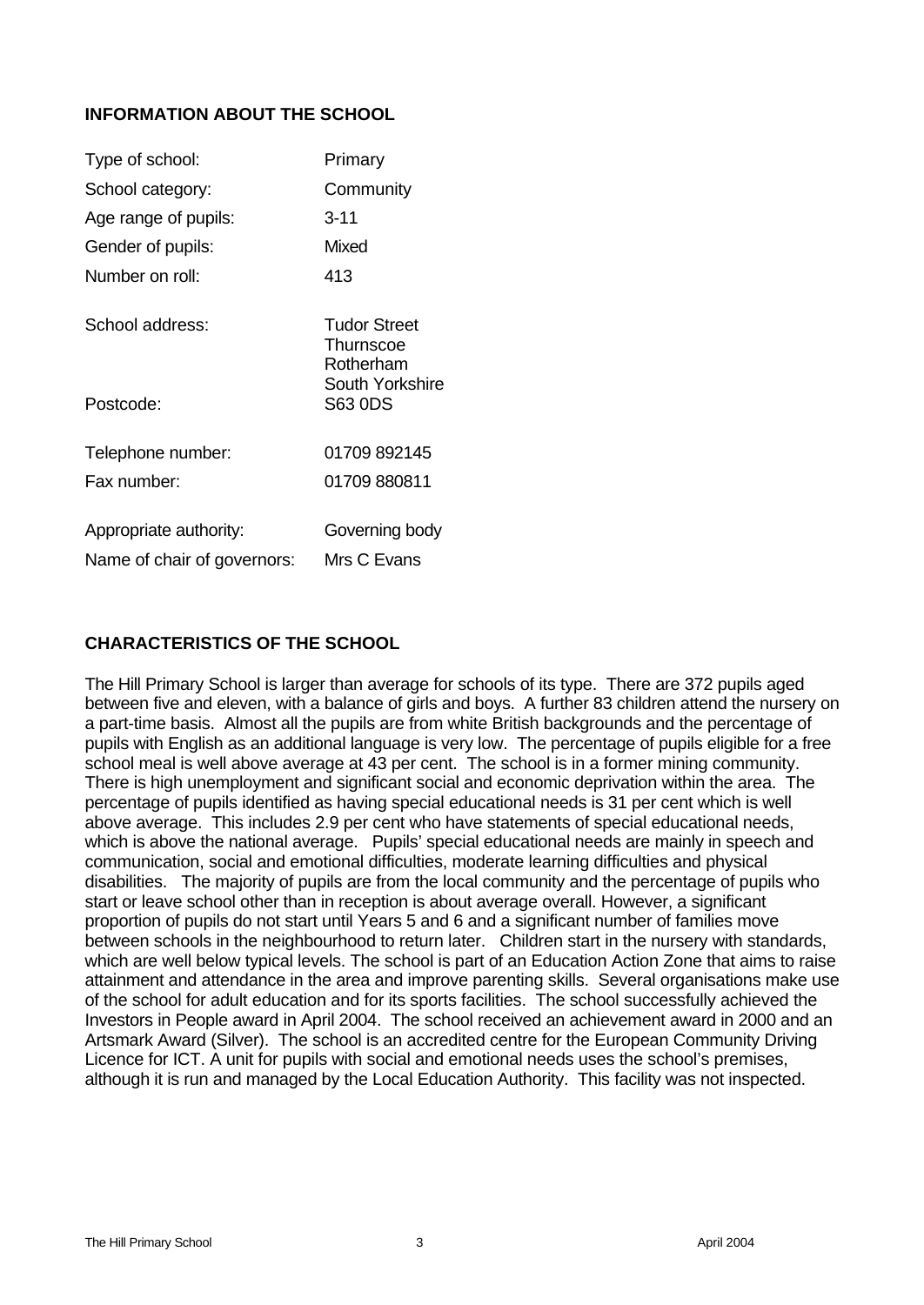# **INFORMATION ABOUT THE INSPECTION TEAM**

| Members of the inspection team |           | <b>Subject responsibilities</b> |                                              |
|--------------------------------|-----------|---------------------------------|----------------------------------------------|
| 21596                          | A Clark   | Lead inspector                  | Physical education                           |
|                                |           |                                 | Religious education                          |
| 19344                          | D Jones   | Lay inspector                   |                                              |
| 4926                           | T Aspin   | Team inspector                  | Areas of learning in the Foundation<br>Stage |
|                                |           |                                 | Art and design                               |
| 22578                          | G Jones   | Team inspector                  | <b>Mathematics</b>                           |
|                                |           |                                 | Information and communication<br>technology  |
|                                |           |                                 | Design and technology                        |
| 31175                          | A Allison | Team inspector                  | English                                      |
|                                |           |                                 | Geography                                    |
|                                |           |                                 | Music                                        |
|                                |           |                                 | Special educational needs                    |
| 14842                          | S Cook    | Team inspector                  | Science                                      |
|                                |           |                                 | History                                      |
|                                |           |                                 | English as an additional language            |

The inspection contractor was:

Nord Anglia School Inspection Services Anglia House Carrs Road **Cheadle Stockport** SK8 2LA

Any concerns or complaints about the inspection or the report should be made initially to the inspection contractor. The procedures are set out in the leaflet *'Complaining about Ofsted Inspections'*, which is available from Ofsted Publications Centre (telephone 07002 637833) or Ofsted's website (www.ofsted.gov.uk).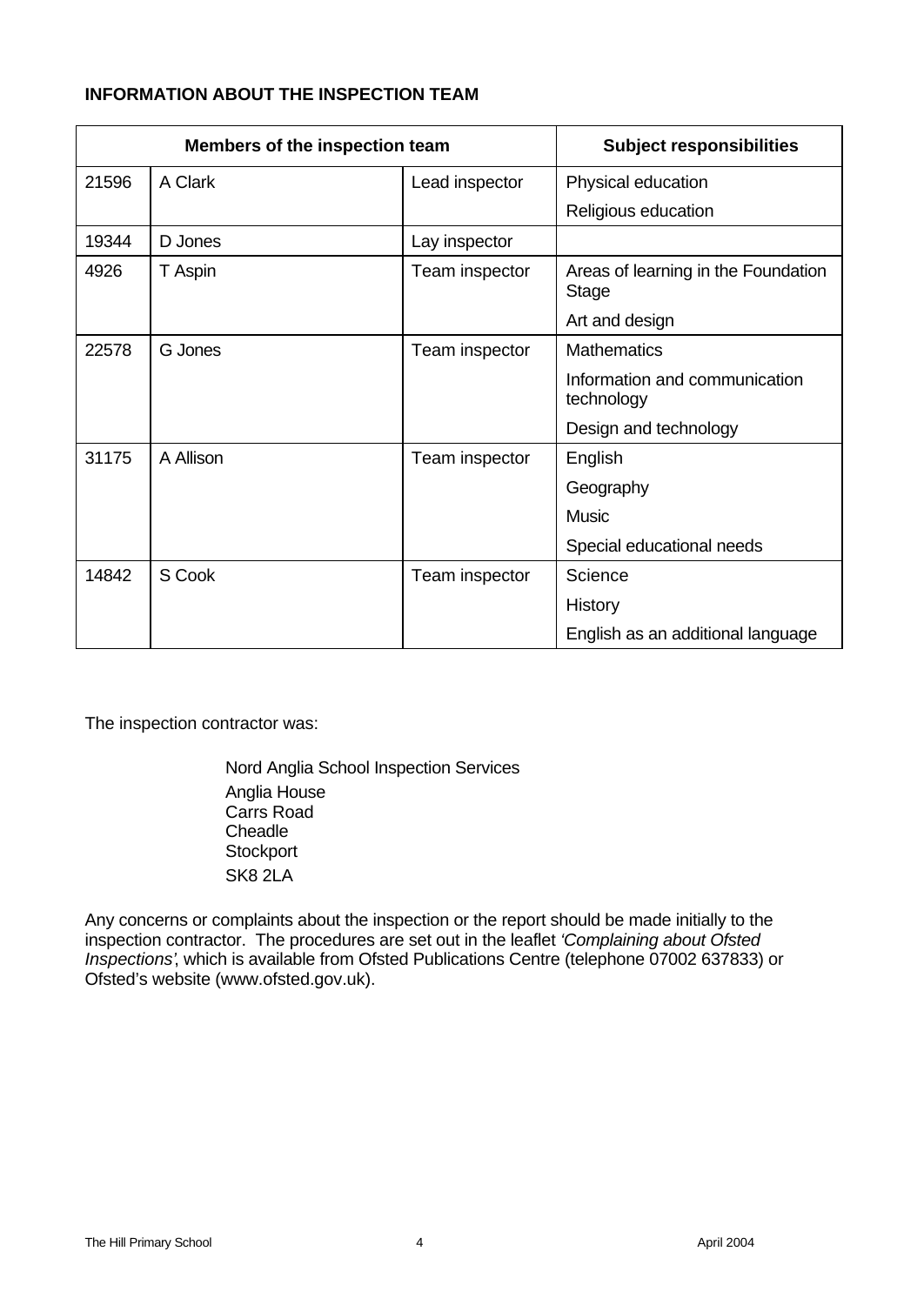## **REPORT CONTENTS**

|                                                                                                                                                                                    | Page |
|------------------------------------------------------------------------------------------------------------------------------------------------------------------------------------|------|
| <b>PART A: SUMMARY OF THE REPORT</b>                                                                                                                                               | 6    |
| <b>PART B: COMMENTARY ON THE MAIN INSPECTION FINDINGS</b>                                                                                                                          |      |
| <b>STANDARDS ACHIEVED BY PUPILS</b>                                                                                                                                                | 8    |
| Standards achieved in areas of learning, subjects and courses                                                                                                                      |      |
| Pupils' attitudes, values and other personal qualities                                                                                                                             |      |
| <b>QUALITY OF EDUCATION PROVIDED BY THE SCHOOL</b>                                                                                                                                 | 10   |
| Teaching and learning<br>The curriculum<br>Care, guidance and support<br>Partnership with parents, other schools and the community                                                 |      |
| <b>LEADERSHIP AND MANAGEMENT</b>                                                                                                                                                   | 14   |
| PART C: THE QUALITY OF EDUCATION IN AREAS OF LEARNING,<br><b>SUBJECTS AND COURSES</b><br><b>AREAS OF LEARNING IN THE FOUNDATION STAGE</b><br><b>SUBJECTS IN KEY STAGES 1 and 2</b> | 16   |
| PART D: SUMMARY OF THE MAIN INSPECTION JUDGEMENTS                                                                                                                                  | 29   |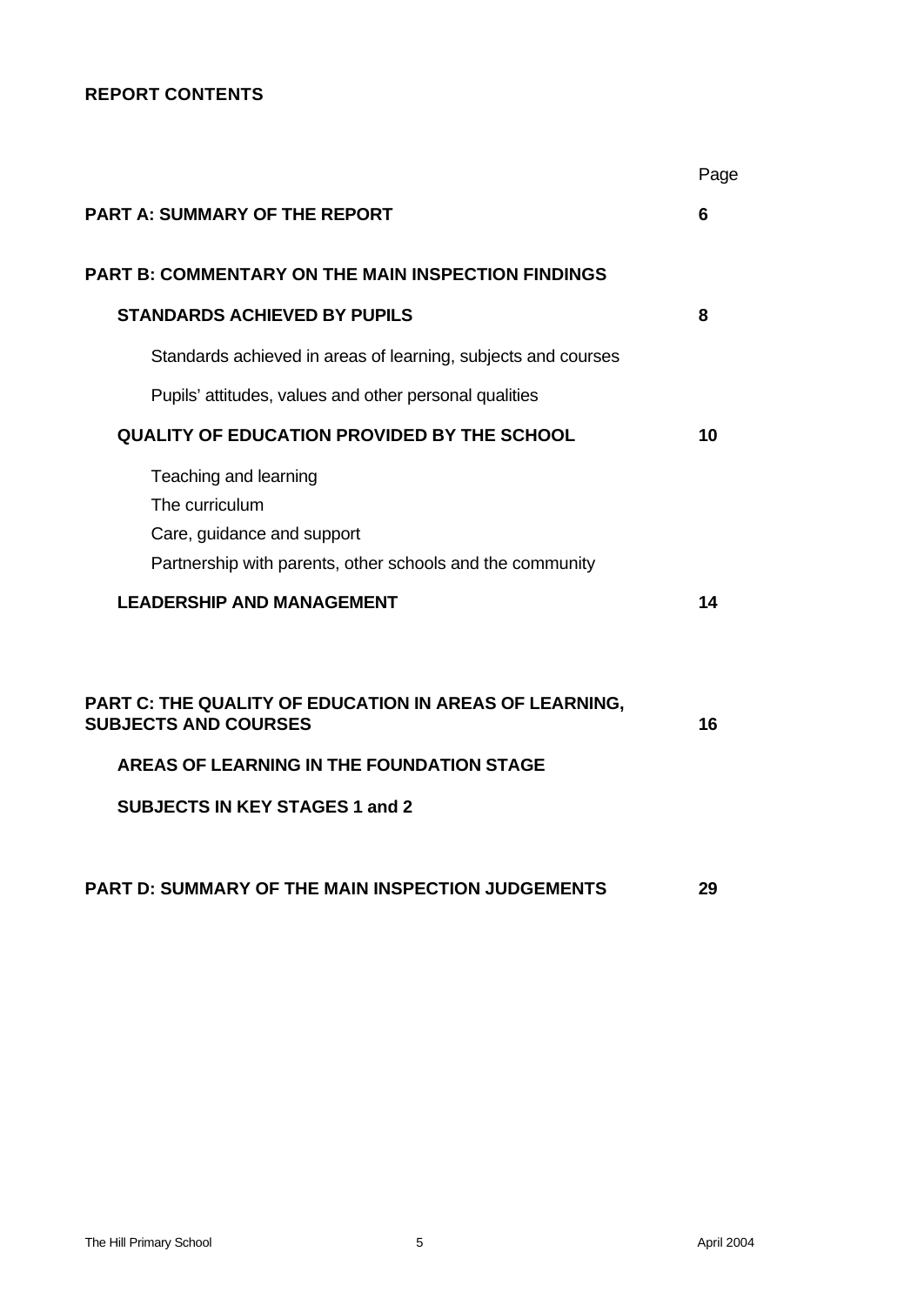# **PART A: SUMMARY OF THE REPORT**

# **OVERALL EVALUATION**

**This is a satisfactory school.** It has many good features. The purposeful and rigorous leadership of the headteacher and key staff has raised the quality of teaching and learning to a good level and built very good pastoral care so that standards are now rising throughout the school. The school gives satisfactory value for money.

The school's main strengths and weaknesses are:

- The headteacher provides energetic, knowledgeable and imaginative leadership, which has steadily and systematically driven up the quality of provision. The senior staff and governing body provide constructive support.
- Standards of speaking and comprehension are still too low and pupils do not use their mathematical knowledge effectively enough.
- Good teaching in most classes is raising achievement across the school.
- Pupils' learning and enthusiasm for school are significantly enhanced by their work in the creative arts. Standards in art and design are very high.
- The pupils' personal development and behaviour are very good. Links with the community and the very good use of accommodation make a good contribution to this. The care and support given to pupils is very good.
- Attendance is below average overall, and the poor attendance of a minority of pupils adversely affects their achievement.
- The contribution a significant proportion of parents make to their children's learning declines as pupils get older. The work of the learning mentors is beginning to impact well on this and on pupils' attendance.

There has been satisfactory improvement since the last inspection in 1998. The quality of teaching and learning has improved through effective monitoring and good improvements to planning and assessment. Achievement in Years 3 to 6 is improving well, although this is not yet evident in the end of year tests. Improvements to standards in information and communication technology (ICT) and design and technology are good. The pastoral care is now very good.

| <b>Results in National</b><br>Curriculum tests at the end |      | similar schools |      |      |
|-----------------------------------------------------------|------|-----------------|------|------|
| of Year 6, compared with:                                 | 2001 | 2002            | 2003 | 2003 |
| English                                                   | F*   |                 | F*   | F*   |
| mathematics                                               |      |                 | F*   | F*   |
| science                                                   | F*   | F*              |      | F*   |

## **STANDARDS ACHIEVED**

*Key: A - well above average; B – above average; C – average; D – below average; E – well below average Similar schools are those whose pupils attained similarly at the end of Year 2.*

**Pupils' achievement is satisfactory.** It is good through the Foundation Stage (nursery and reception classes) and Years 1 and 2. By Year 2 standards in reading and writing are below average and average in mathematics. This is above standards in similar schools. These standards are now being built on in Years 3 to 6. The work of the current Year 6 pupils is below average and better than the very low standards, in the bottom 5 per cent in the country, seen in previous test results. There is a steadily increasing proportion of pupils whose attainment in English and mathematics is above average. The overall trend of improvement in test results is similar to that nationally. The school is successfully addressing many of the barriers to pupils' achievement and is in a good position to raise standards further. The standard of pupils' speaking skills is too low and pupils do not make enough use of mathematical knowledge. Pupils with special educational needs (SEN) achieve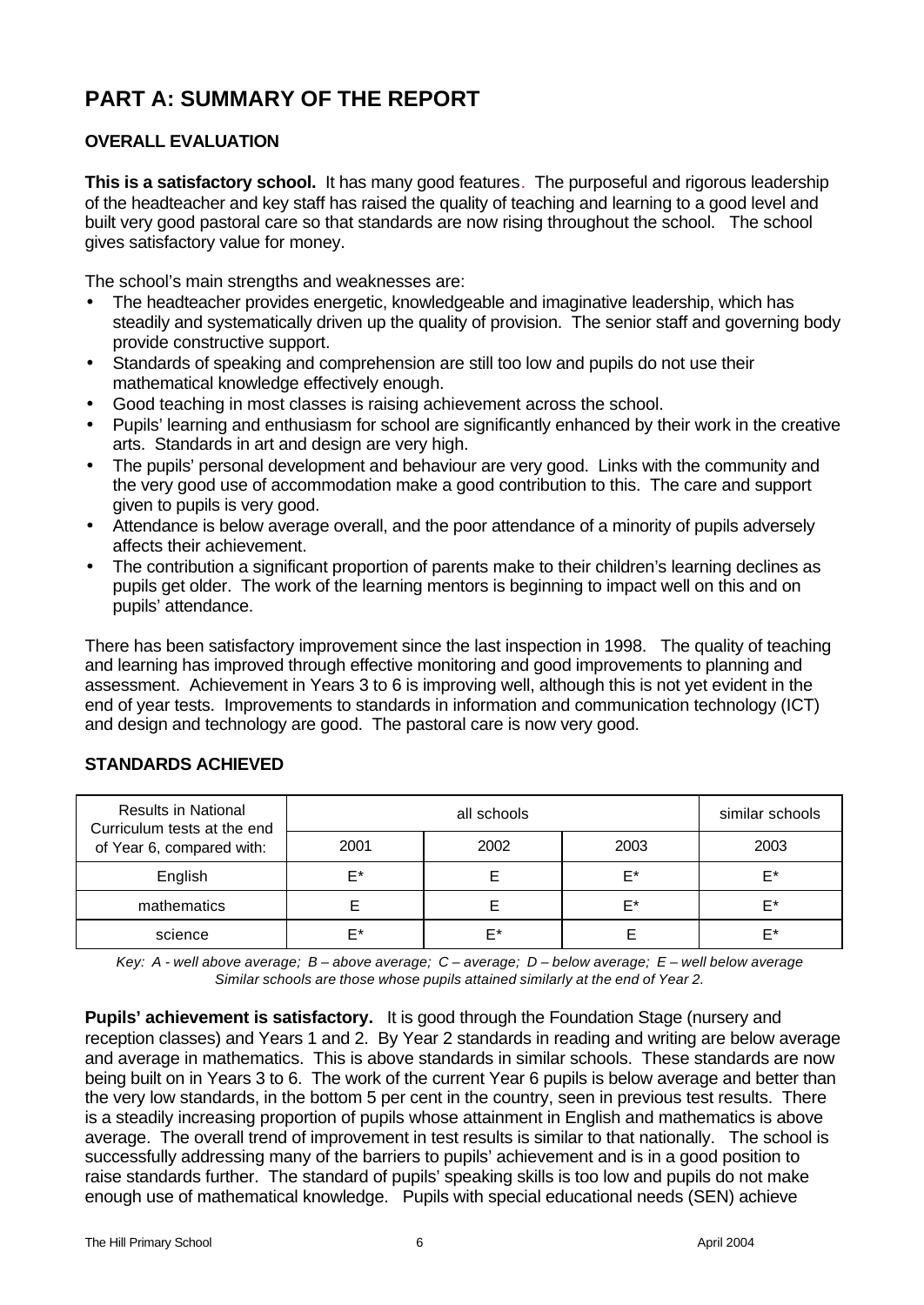effectively because of early identification and generally good support. There is no significant difference in achievement over time between the boys and girls because the school provides a curriculum which interests all. Pupils' achieve very well in art and design. **Pupils' personal development, including their spiritual, moral, social and cultural development, is very good.** Attitudes to work are good and behaviour is very good. Relationships are very good. Attendance is improving, but many young children are absent owing to common illnesses. A significant proportion of pupils take holidays during term time.

## **QUALITY OF EDUCATION**

**The quality of education is good. Teaching and learning and the use of assessment are good.** Improved quality is raising standards in Years 3 to 6. In the best lessons, teachers use a good range of teaching strategies based on their good knowledge of how pupils learn. Basic skills are taught well and teachers use probing questions to encourage thinking and understanding. As a result pupils are eager to work in lessons and try hard. Good use is made of a wide range of tests and assessments to set pupils targets for their learning. Teaching assistants provide good support and they are well placed to support pupils at the early stages of learning. The curriculum is good with many good opportunities for enriching pupils' lives. Provision for SEN is good. The school provides very good care and support to the many pupils from unsettled backgrounds. It reaches out to parents through a very good range of information and guidance, although many pupils receive limited support for learning at home after Year 2. Very good improvements to the quality of the accommodation through grants from many sources have created an exciting learning situation.

## **LEADERSHIP AND MANAGEMENT**

**Leadership and management are good.** The headteacher and staff have a high commitment to raising standards and very good use has been made of systematic monitoring and extensive training to improve teaching and learning. The school successfully seeks grants and sponsorship to improve the curriculum. The good governing body holds the school to account well and fulfils its statutory requirements. Administrative support is very good and ensures the school runs smoothly.

## **PARENTS' AND PUPILS' VIEWS OF THE SCHOOL**

The parents have very positive opinions of the school's work. They feel the teaching is good and their children are cared for well.

Pupils love their school. They feel involved and safe and enjoy their lessons. A small percentage of pupils feel they are sometimes harassed in the playground but that teachers handle this well.

#### **IMPROVEMENTS NEEDED**

The most important things the school should do to improve are:

- Improve pupils' speaking and comprehension skills to raise standards in English.
- Improve the pupils' mathematical vocabulary and their ability to apply mathematical knowledge, in order to raise standards in mathematics.
- Improve attendance.
- Build on the good relationships with parents to help them support their children's learning in Years 3 to 6.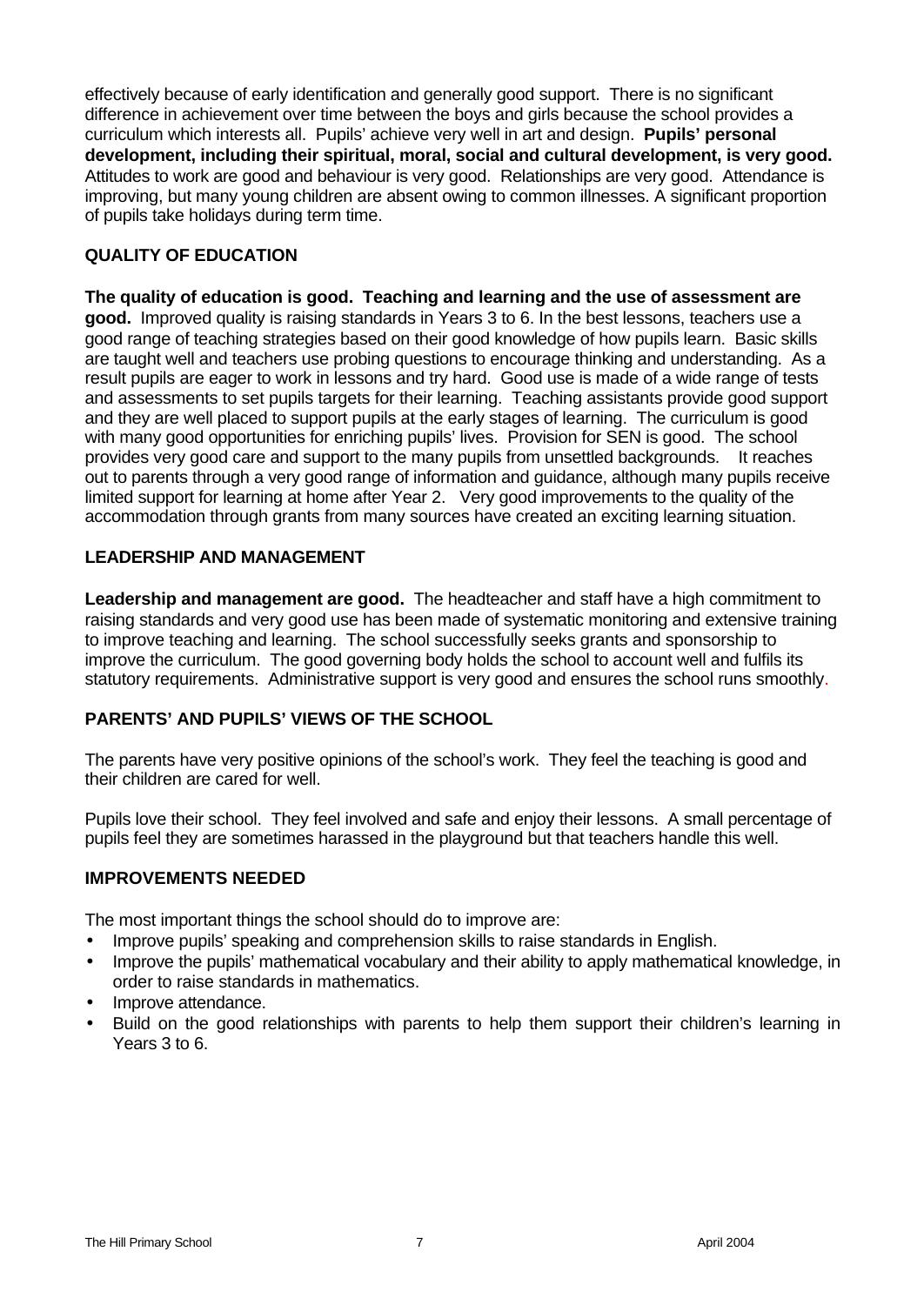# **PART B: COMMENTARY ON THE INSPECTION FINDINGS**

# **STANDARDS ACHIEVED BY PUPILS**

#### **Standards achieved in areas of learning, subjects and courses**

Pupils' achievement is **satisfactory.** Standards of work seen are below expected levels by Year 6. Achievement is good in the foundation stage and Years 1 and 2. It is generally satisfactory in Years 3 to 5 and good in Year 6.

#### **Main strengths and weaknesses**

- Pupils make good progress through Years 1 and 2.
- Pupils' achievement in Years 3 to 6 is satisfactory overall because of weaknesses in speaking. comprehension and aspects of mathematics, which limit the progress they make.
- The children make a good start to their education in the Foundation Stage.
- Standards in art and design are very good.
- Achievement in ICT is good.

#### **Commentary**

#### *Standards in national tests at the end of Year 2 – average point scores in 2003*

| Standards in: | School results | National results |
|---------------|----------------|------------------|
| reading       | 15.2 (15.0)    | 15.7 (15.8)      |
| writing       | 14.2 (13.0)    | 14.6 (14.4)      |
| mathematics   | 16.6 (16.6)    | 15.3 (16.5)      |

*There were 50 pupils in the year group. Figures in brackets are for the previous year*

#### *Standards in national tests at the end of Year 6 – average point scores in 2003*

| Standards in: | School results | National results |
|---------------|----------------|------------------|
| English       | 23.2(23.7)     | 26.8 (27.0)      |
| mathematics   | 22.8(23.8)     | 26.8 (26.7)      |
| science       | 26.1(24.3)     | 28.6 (28.3)      |

*There were 81 pupils in the year group. Figures in brackets are for the previous year*

1. Raising standards in English and mathematics is a key feature of the school's planning. Test results show that standards have risen at a similar rate to national standards in Years 2 and 6. The school has worked particularly hard to improve achievement in Years 3 to 6, where standards have been well below average. In particular, the school identified weaknesses in teaching in Years 3 and 4 that led to a drop in standards after Year 2. The improvements made to teaching and learning now ensure that this does not occur and achievement is now more consistent. The pupils achieve well through Years 1and 2 to attain standards which are above those of similar schools. The work seen in the rest of the school shows that these standards are now being built upon satisfactorily. In Year 6, the good quality of teaching is ensuring that more pupils are working at higher levels than previously in English and mathematics. The standards of work seen in English and mathematics were below average rather than well below. In particular, the pupils' write with more imagination and better sentence construction. The numeracy skills of pupils are improving. The few pupils with English as an additional language achieve at least as well as their peers.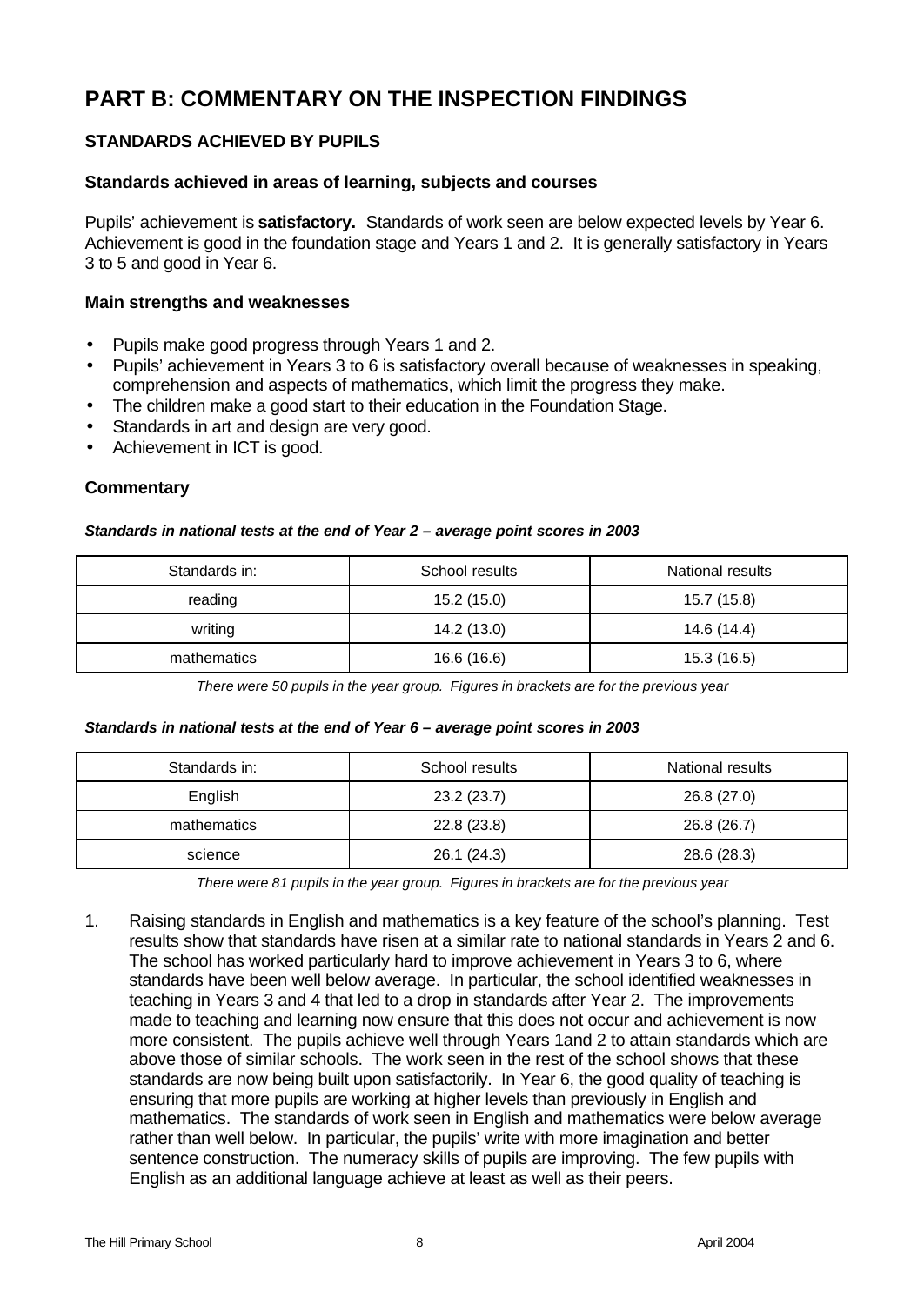- 2. However, important weaknesses in the pupils' standards in English and mathematics restrict their learning. Firstly, pupils' vocabulary and comprehension skills are weak. Many pupils do not use a rich or varied language in their normal conversations and they often have trouble recalling technical words from subjects. The teachers plan key words to develop in different subjects and model them well. However, they do not consistently ensure that pupils use them in speech and writing, and opportunities are missed to display subject words and phrases meaningfully, especially in Years 3 to 6. Pupils largely enjoy reading but a significant proportion of less able pupils do not understanding the deeper meaning in their texts. Probing questions by teachers and support staff challenge them to think about their reading, but this is not done frequently or regularly enough to overcome difficulties. Pupils with special educational needs receiving regular classroom support make good progress. However, in some of the classes for older pupils support is limited to English lessons and this restricts the development of a full and useful vocabulary.
- 3. In mathematics, the pupils have satisfactory skills of numeracy but their ability to apply their knowledge and solve word problems is limited in Years 3 to 6.
- 4. Standards in ICT are in line with expected levels by Year 2 and Year 6 and achievement is good. This is a good improvement since the last inspection. The pupils' skills in combining text and pictures, including artwork, to create slide shows are particularly good, and they also make good use of the Internet for research and investigations. The improvement is a result of the very good use of grants to improve resources and to train teachers and support staff.
- 5. Achievement in art and design is very good as a result of high quality teaching and leadership. Pupils have very good skills working with two and three-dimensional materials and they are observant and imaginative.
- 6. The children make a good start to their education in the nursery and reception classes. They achieve well in all areas of learning, although standards are well below typical levels because of the very low standards on starting school. The teaching and support staff work very effectively together to promote the children's personal and social development so that they are confident and eager to learn. In Years 1 and 2, good and sometimes very good teaching and the skilful setting of targets for pupils help to maintain the good achievement. Parents support learning at home at this stage and this helps to reinforce the good learning at school. This does not continue through the older years.

#### **Pupils' attitudes, values and other personal qualities**

This is **very good** overall.The pupils' attitude to their school is good. Their behaviour and personal development, including their spiritual, moral and social development, are very good, whilst cultural development is good.

#### **Main strengths and weaknesses**

- The quality of relationships is strong.
- The school's behaviour management strategies are very good.
- The school promotes the development of personal values and responsibility well.
- Levels of attendance are below average.

#### **Commentary**

7. The pupils enjoy coming to school, where they benefit from a stimulating and supportive learning environment. They respond well to high expectations for behaviour that is managed through a strong pastoral commitment of care. Their self-esteem and confidence also benefit and they respond with respect to the care, encouragement and example given by staff.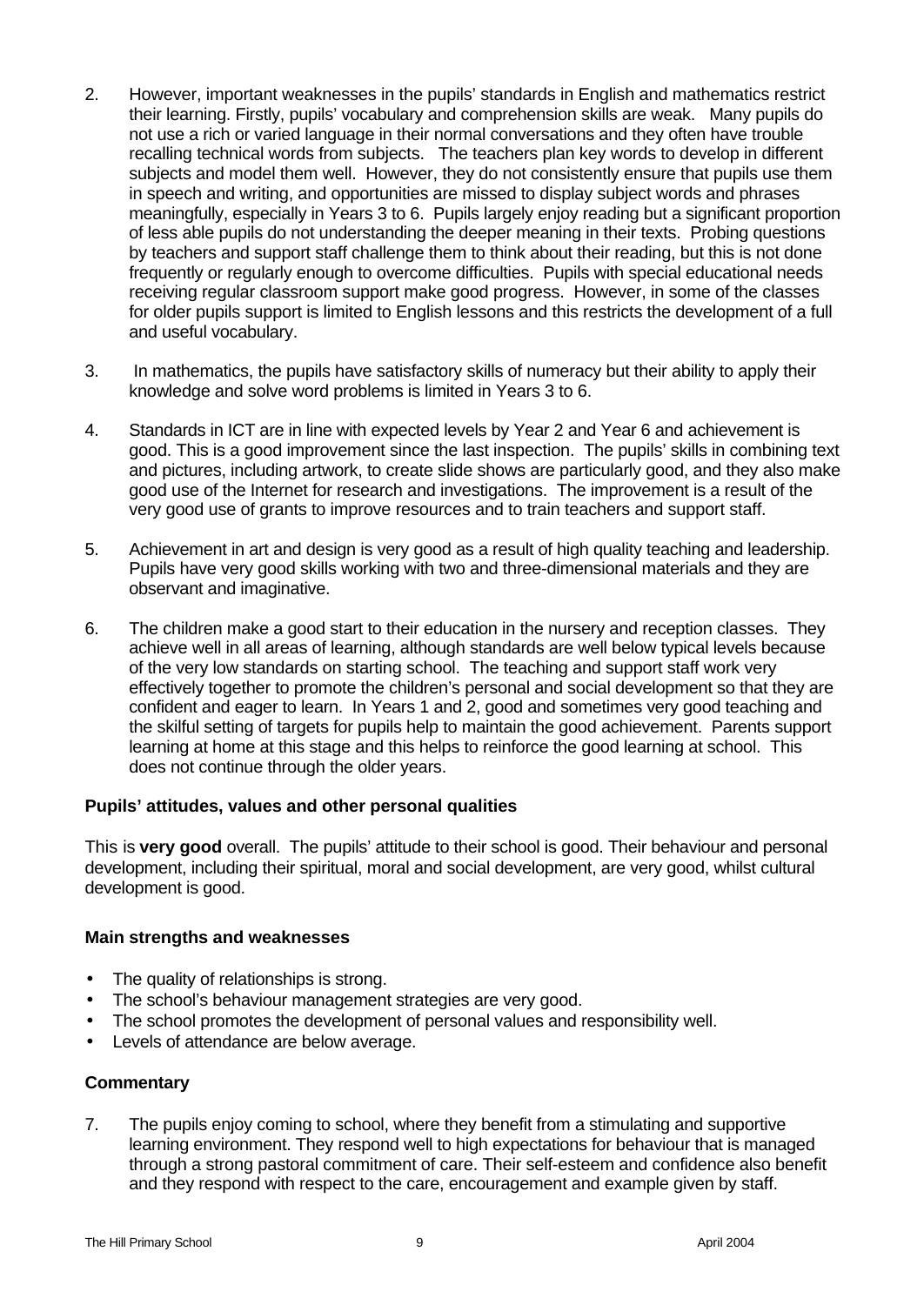- 8. The behaviour of pupils in lessons and about the school is very good. This is despite the fact that many attend school from an environment that does not support development of their social skills or personal values. The pupils thrive in an environment where their achievements are celebrated and their self-worth and contributions are valued. They are friendly, sociable children who are eager to seek contact with visitors and exchange views. There is very little bullying and pupils are confident of teachers' support should it occur. They enjoy responsibility and a number are eager and thoughtful participants on the school council, where they debate and resolve issues for improving school life. No pupil was excluded in the last school year.
- 9. Although the school's attendance is below average, it is achieved against a background of considerable apathy from a number of parents and a significant level of social deprivation. For example attendance figures for Nursery pupils are often as low as 50 per cent and remain generally in the 70 per cent range. Poor health and hygiene affects attendance for this group. The school is diligent and innovative in monitoring and promoting good attendance and in its strategies to engage with parents and support them.
- 10. The school's ethos is committed to raising pupils' self-esteem. This is evident in the broad and stimulating curriculum and the relationships and values that are apparent throughout the school. The pupils celebrated their pleasure for the arts during an arts exhibition week, when they performed dance and comedy sketches and displayed their work in sculpture, drawings and paintings. The pupils have a clear understanding of right and wrong and recognise the benefits and value of a calm and orderly environment. They are willing to take on responsibility, which they carry out sensibly. They gain significant insight into aspects of their own culture and traditions through visits to venues such as Brodsworth Hall and the Bradford Museum of industry, and they are currently working with the local history group researching a local industry. Through religious education and history, they gain insight into wider aspects of their own culture and of the faiths and beliefs of people around the world.

#### *Attendance in the latest complete reporting year (%)*

| Authorised absence |       | Unauthorised absence |     |
|--------------------|-------|----------------------|-----|
| School data        | 6.9   | School data          |     |
| National data      | - 5.4 | National data        | υ.4 |

*The table gives the percentage of half days (sessions) missed through absence for the latest complete reporting year.*

# **QUALITY OF EDUCATION PROVIDED BY THE SCHOOL**

The quality of education is **good**.Teaching, learning and the use of assessment are good. There is a good curriculum and very good enrichment. The care and support given to pupils is very good.

#### **Teaching and learning**

The quality of teaching and learning is good. Assessment is used well to raise standards overall. Teaching is particularly good in Year 2 and often in Year 6.

- Highly motivating strategies in the best lessons capture and hold pupils' imagination and desire to learn.
- Teachers question pupils well to improve their understanding.
- Literacy and numeracy lessons are good because they are relevant and interesting to pupils. They use the national strategies flexibly.
- The teaching assistants make a good contribution to learning.
- A few lessons are not exciting enough and so pupils are not fully challenged.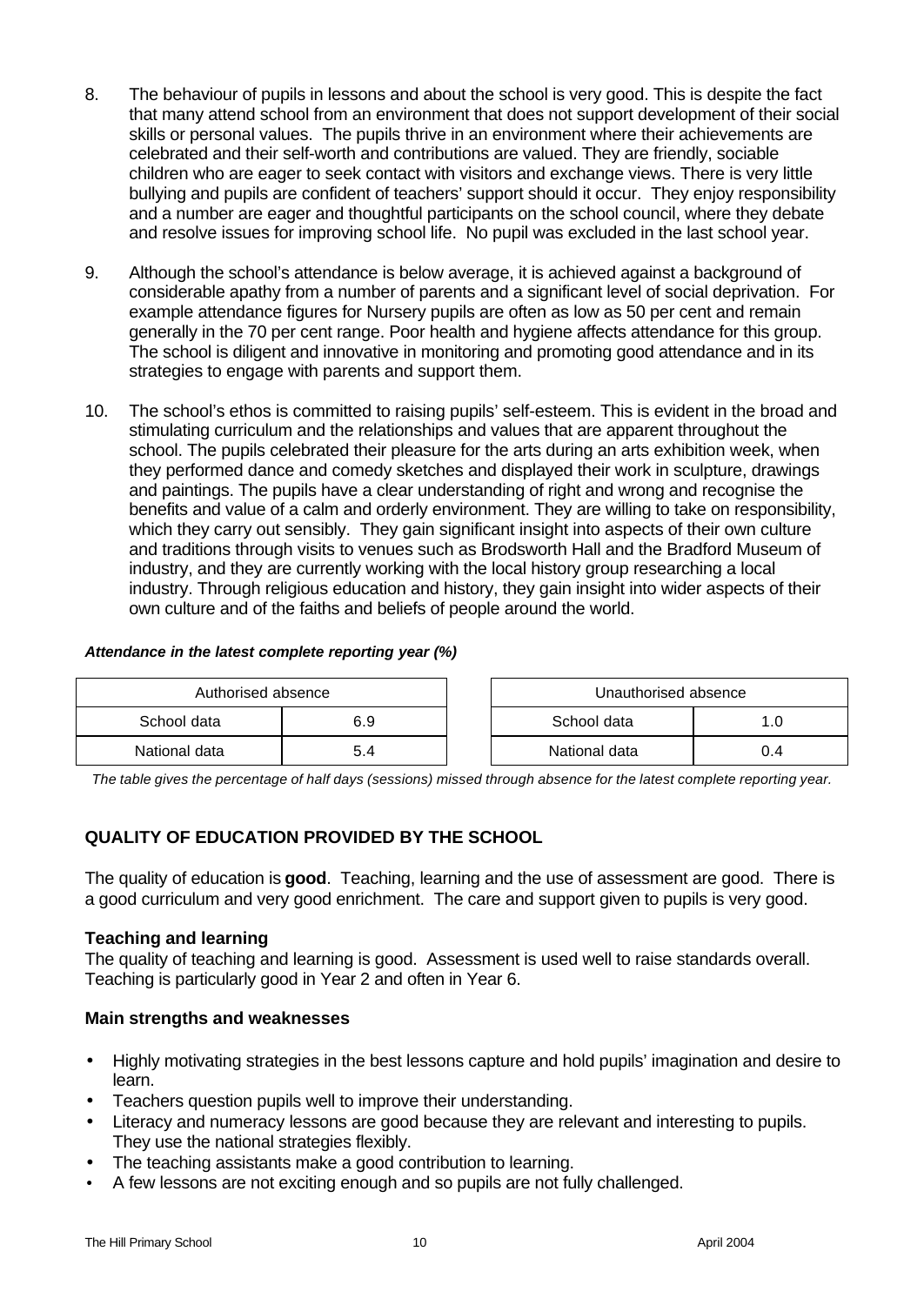| Excellent | Very good | Good     | Satisfactory | Unsatisfactory | Poor | Very Poor |
|-----------|-----------|----------|--------------|----------------|------|-----------|
| 2(3%)     | 15 (24%)  | 30 (49%) | 15 (24%)     |                |      |           |

#### *Summary of teaching observed during the inspection in 62 lessons*

*The table gives the number of lessons observed in each of the seven categories used to make judgements about lessons; figures in brackets show percentages where 30 or more lessons are seen.*

- 11. The quality of teaching and learning has improved well since the last inspection, especially in Years 3 to 6. Teachers have high expectations for pupils to work hard and behave well and this results in good levels of concentration and a pride in their work. Standards of presentation are good. Children make a good start in nursery and reception because of the skilled teamwork of teachers and teaching assistants.
- 12. The best lessons are imaginative and generate excitement and a strong desire to learn in the pupils. Teachers often use role-play to capture imagination. For example, in Year 2, the pupils became suffragettes, calling for 'votes for women', waving banners and wearing sashes. In a religious education lesson, pupils moved through a mosque in the hall as worshippers. On such occasions, teachers' very good subject knowledge and their good use of resources mean that pupils recall facts well and develop a deeper understanding. In art and design, teachers' high level of expertise means that pupils become skilled in many different aspects of the subject and work to high levels of precision, often with imagination. Teachers recognise that pupils need to be taught to learn and think. They teach them strategies for holding ideas in their heads and for recalling facts and information. They use quick-paced, 'brain gym' activities to challenge the pupils to think and concentrate. Teachers are increasingly using computers in their teaching to present work in ways that engage the pupils. They make presentations, sometimes with animations, which help the pupils to understand and relate different parts of their learning.
- 13. The teachers and teaching assistants question pupils skilfully. They do not let pupils give a simple answer but guide them towards a deeper understanding. Teaching assistants work hard and successfully in nursery and reception to engage pupils in discussions and to encourage better speaking skills. Support assistants with pupils with SEN and less able pupils do not accept simple, one-word answers but encourage them to express their ideas more fully. Sometimes, particularly in Years 3 to 6, there are not enough adults in the classroom to do this fully. Whilst teachers often model good speaking skills, they do not consistently expect pupils to give sufficiently full and detailed answers to help them retain the information and improve their speech. This is a focus for school development and, for example, good opportunities are created in physical education for pupils to talk about their work.
- 14. Teachers are very well trained in the national strategies for literacy and numeracy. They adjust the techniques to suit the nature of the pupils in their classes and make lessons relevant. In this way they regularly link learning in English to other subjects such as science, and ensure that different parts of the lessons interrelate and make sense to the pupils. Good use is made of assessment to match work, to challenge pupils and provide support. The quality of marking is often good and teachers' comments guide pupils to improve their work. This is particularly so in English and mathematics. In science the teachers often point out pupils' misunderstanding of scientific principles and this helps them develop their understanding. However, some aspects of assessment in science are not yet in place.
- 15. In a few lessons, the teaching does not provide the high level of challenge now commonly seen. There is no consistent pattern, but most satisfactory work, as opposed to good work, is seen in Years 3 to 5. At these times the teachers do not inject enough urgency into the lesson and often spend too long on introductions. Questioning is stilted and resources, such as the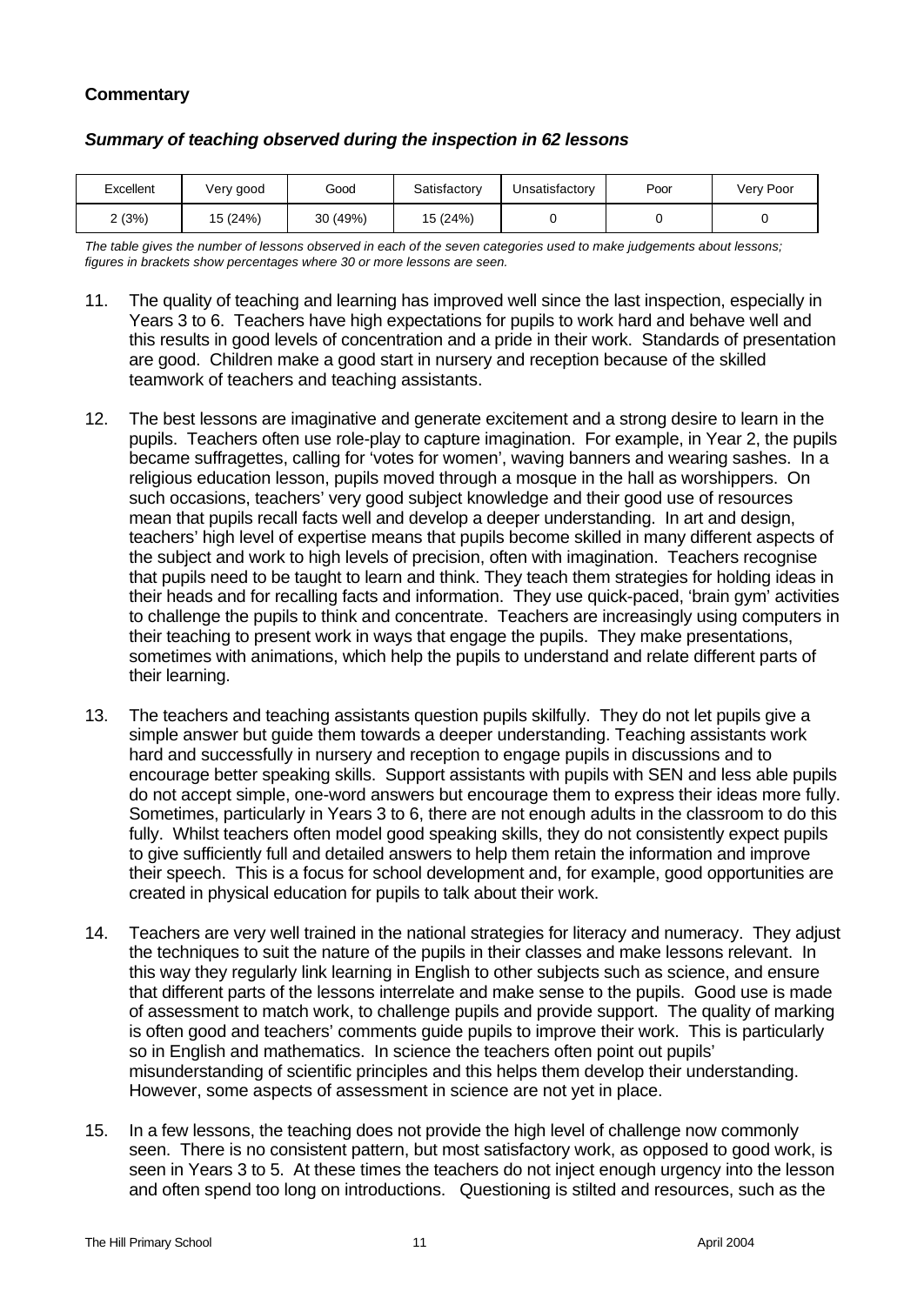texts used in literacy, do not engage the pupils. However, there has been a good improvement in this aspect since the last inspection, especially in English.

## **The curriculum**

The overall quality of the curriculum is **good**.It is very good for the youngest children. It is very well enhanced by many initiatives in the creative arts and sport. The quality of resources and accommodation overall are very good and support learning well.

#### **Main strengths and weaknesses**

- The curriculum is good and much improved since the previous inspection.
- Pupils' experiences of the world about them are extended very well through the use of many initiatives, involving high quality resources, visits and visitors and specialist classrooms.
- Personal, social and emotional development is central to the work of the school.
- There are not enough classroom assistants to support the large numbers of pupils with special educational needs in some classes.

- 16. The curriculum throughout the school meets statutory requirements.
- 17. In the Foundation Stage there is a good balance between activities directed by teachers, those selected by teachers that give children the opportunity for explorations, and those chosen by children themselves, based carefully on the age and maturity of children in each class. There is rightly a strong emphasis on the development of personal and social skills and verbal communication. All the areas of learning are covered well and linked together to make good use of time.
- 18. Curricular planning throughout the school is good. It has improved since the previous inspection, with good schemes of work in place in all the required subjects. Provision for personal, social and health education and citizenship, including sex education and education against the misuse of drugs is very good. There are two key strengths to this provision. One is the welcoming and well-cared-for haven provided by the school, where everyone is valued and pupils are taught to respect and value each other and the resources that surround them. The second is the lengths the head teacher and staff go to extend pupils' awareness of the world beyond their immediate home community by seeking and getting additional sponsorship to support a variety of initiatives. These extend the curriculum and provide the first-hand experiences that many pupils would otherwise lack.
- 19. The Creative Partnerships project makes an excellent contribution to learning across a wide range of subjects. The budget is used imaginatively and well to extend learning, for example in art, music, science, information and communication technology, literature, drama and dance. In sport many opportunities are taken to involve professionals or experts, for example in golf tuition. Pupils are encouraged to enter any and every competition they can in all areas of learning with increasing success, in order that they develop an identity with the school, team spirit and confidence in their own ability to improve and succeed.
- 20. To the school every pupil is special. It identifies those pupils who may have special educational needs and makes good provision for them. In lessons, tasks are planned to match pupils' prior attainment. The individual education plans for pupils with special educational needs are structured well and enable teachers and learning support assistants to provide good help for these pupils. All pupils with special educational needs benefit from a full and rich curriculum.
- 21. Although there are more than average numbers of classroom assistants and nursery nurses in the school, the majority of whom have very good expertise, in some classes there are too few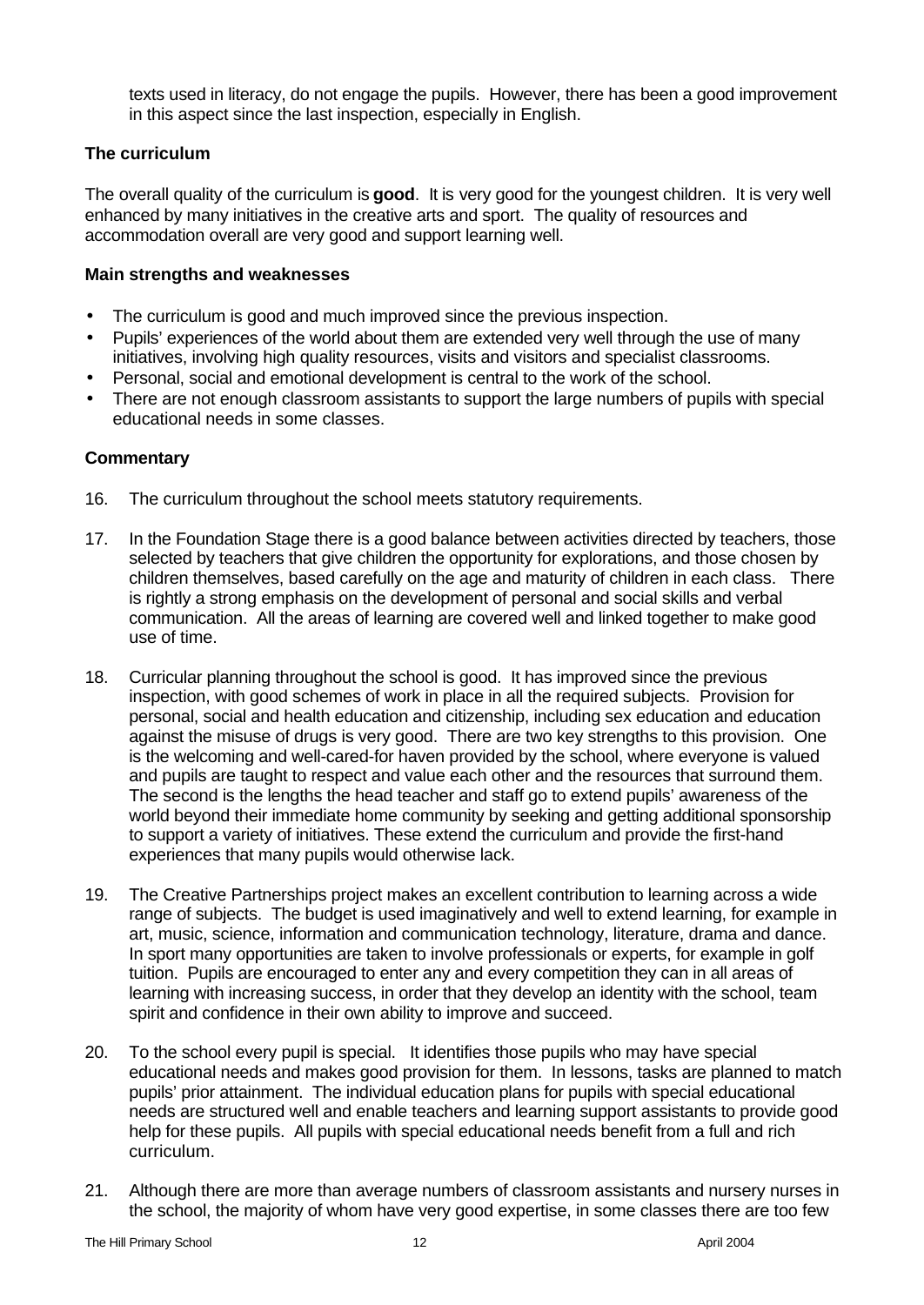additional helpers to cater for the large numbers of less able pupils. The accommodation is very good, due to constant extension and modification. It includes specialist subject areas that are used very well. A minor weakness in accommodation for reception children only occurs during the period when the numbers are particularly high and is being addressed very well. Access for pupils with physical difficulties is managed well.

#### **Care, guidance and support**

The school makes **very good** provision for pupils' care, guidance and welfare.The school seeks and acts upon the views of pupils well.

### **Main strengths and weaknesses**

- The school ensures that pupils develop a trusting relationship with a responsible adult.
- Procedures to ensure pupils work in a healthy and safe environment are very good.
- The school provides pupils with good opportunities to express their opinions.

#### **Commentary**

- 22. The pupils feel very comfortable to turn to staff for help, support and guidance. This is because of the good working relationships and regular contact established through lessons, breaktimes and clubs and societies. The headteacher leads by example and pupils hold him in high regard. All staff are very aware of the need to respect the pupils and treat their concerns seriously.
- 23. The school has thorough and well-established procedures to ensure pupils' safety and welfare. The governing body systematically reviews such policies and has a strong awareness of the significant issues that face pupils from their social and economic circumstances. Child protection procedures are very well managed so that all staff are well trained and informed. Governors ensure that risk assessments and other health and safety procedures are regularly and thoroughly carried out.
- 24. The school regularly seeks the views of pupils and acts upon them. Staff are trained to listen to pupils and identify significant concerns. They regularly discuss with the pupils the progress they are making and guide them through marking and assessment, which is also shared with parents. The school council provides a very good opportunity for pupils to make changes to their working environment and contribute to the life of the school.

#### **Partnership with parents, other schools and the community**

The school has made **very good** provision to inform and involve parents and for its links with other schools. The quality of community links is excellent.

#### **Main strengths and weaknesses**

- The school keeps parents well informed about their children's progress.
- There are excellent links with the community that have a very good affect on pupils' learning.
- Parents give too little support for pupils' learning in Years 3 to 5.

#### **Commentary**

25. Parents are very pleased with the school and have very few concerns. This is very evident in the positive responses to pre-inspection questionnaires. The main reason is the openness of the headteacher and staff and the good range of informative letters and newsletters. Annual progress reports are thorough and detailed. There are regular meetings for parents that are well attended. Targets for pupils' learning are shared with parents and guidance is provided on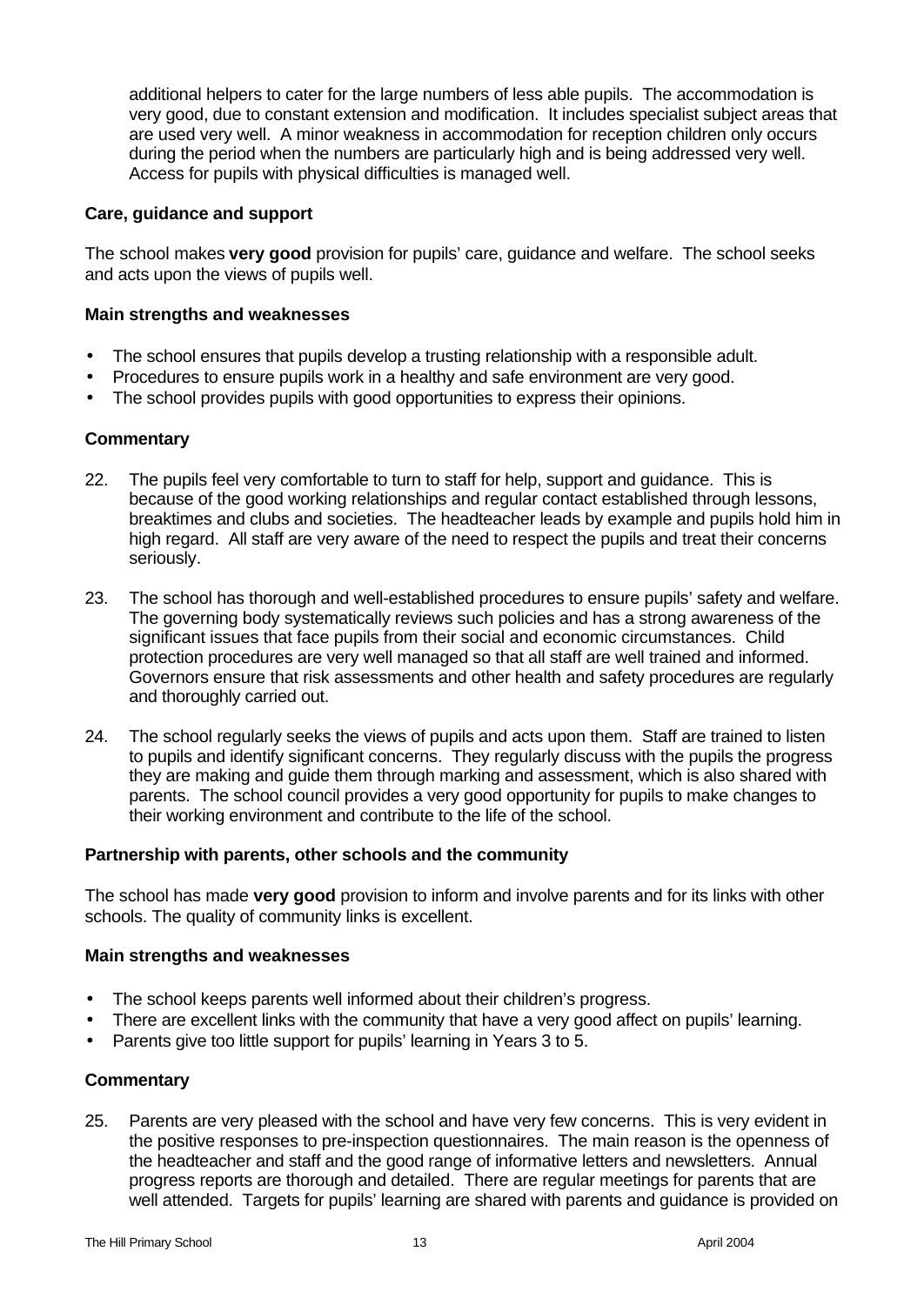helping their children achieve them. Although the meetings are well attended, it is clear that a significant proportion of parents do not place sufficient importance on learning in Years 3 to 6 such as offering support to homework or regular reading tasks.

26. Arrangements for induction to nursery and transfer to secondary school are good. The school actively seeks to inform parents about the school's activities and to obtain their views. The school has made excellent provision to involve the community and this has a significant effect on pupils' learning. Examples include the 'Creative Partnership' through which pupils have opportunities to work in school with specialists such as a potter, landscape gardener, musicians and artists, dancers and textile designers. There are good links with a local history and memorial group to research local issues. Projects have been completed with the Groundwork Trust and the Thurnscoe environment group, and the school has donated to the local community a piece of land that is now used as a park. It has close links with both local churches and the school band gives performances both in church and in the local area.

## **LEADERSHIP AND MANAGEMENT**

The quality of leadership and management is **good**. Standards of governance are good. The leadership of the headteacher and key staff is very good.

#### **Main strengths and weaknesses**

- The headteacher leads with clarity of vision, high aspirations and sustained energy.
- The senior management team evaluate the strengths and weaknesses of the school well and use the outcomes to make effective improvements.
- The governors ensure good use of funding and the school makes every effort to acquire grants and additional funding.

- 27. The headteacher has worked consistently hard since the last inspection to raise the quality of provision and improve standards. He establishes a very clear drive towards improving the quality of teaching and learning and ensuring pupils go out equipped for future education. He has significant skills and experience in teacher training and school management to draw on. However, it has still taken a lot of time to raise the quality of teaching in Years 3 to 6 from satisfactory to good, and the headteacher has had to take firm, and sometimes difficult, steps to do this. The headteacher and two assistant headteachers have systematically and thoroughly monitored the quality of teaching and learning, and subject coordinators have been supported well in developing their leadership skills. As a result the school makes good use of all available funds and successfully seeks additional grants. The headteacher is very knowledgeable about educational initiatives both local and national and is a driving force within the Education Action Zone.
- 28. The senior management work closely together, but with very high expectations of each other. They rigorously evaluate the standards attained and relate those well to the quality of provision. As a result, the use and quality of resources and accommodation are good. The majority of subject leaders feel empowered to fulfil their role and relationships between staff are very professional and demanding. There are many initiatives across the curriculum and these are closely monitored and regularly discussed at all levels. It is very evident when talking to members of staff that they all feel their contribution is valued and professional development is good. Many of the initiatives started over the last few years are now beginning to make a difference and this is evident in the very positive views expressed by a high proportion of parents as well as in the good teaching seen and sound achievement through the school.
- 29. The governors take strong steps to make certain the school uses its finances well. They are well informed on school standards through regular meetings and presentations. They know where the strengths and weaknesses of the school lie because of the good information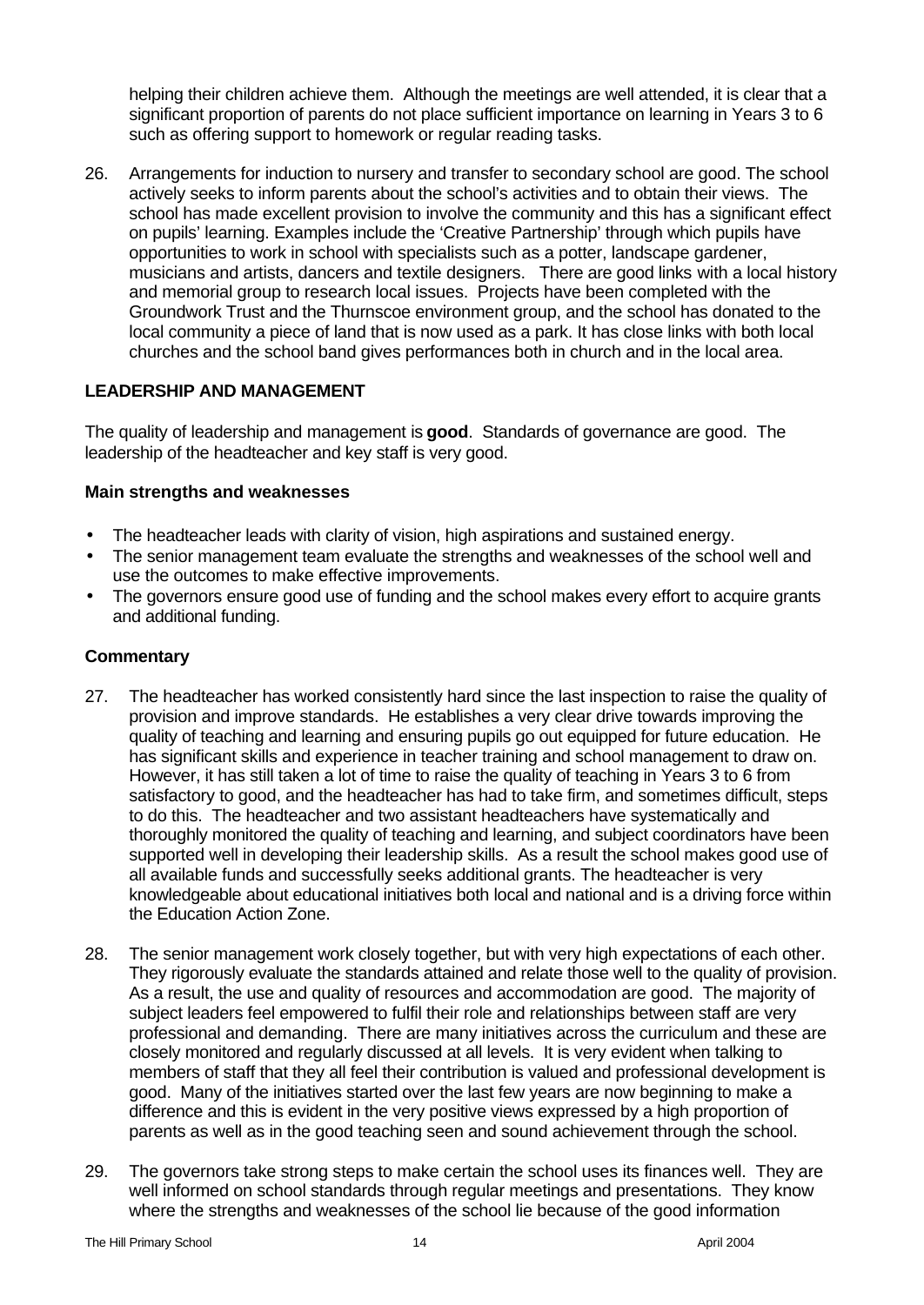provided by subject leaders, the headteacher and evaluations of national and local data. They actively support the headteacher and staff in successfully seeking significant grants and financial support from many sources. They question the school's priorities and use of funding robustly in order to improve teaching and learning. The governors make sure the school promotes racial equality effectively. Staff are quick to address any harassment over racial issues and teach an appropriate understanding of the multi cultural nature of contemporary Britain. The administrative staff make a very good contribution to the smooth running of the school and efficient financial management. The income for pupils is below the national average. However, the carry forward for the last two years has been above the recommended 5 per cent. This is largely because of the way funding has been received and is fully accountable. The current contingency funding is about 40,000 pounds which is below recommendation. The headteacher and governors monitor expenditure very closely.

| Income and expenditure $(E)$ | Balances (£) |                                |
|------------------------------|--------------|--------------------------------|
| Total income                 | 1,159,456    | Balance from previous year     |
| Total expenditure            | 1,188,861    | Balance carried forward to the |
| Expenditure per pupil        | 2.476        |                                |

| Financial information for the year April 2002 to March 2003 |  |
|-------------------------------------------------------------|--|
|-------------------------------------------------------------|--|

| Income and expenditure $(E)$ |           |                            | Balances (£)                        |         |
|------------------------------|-----------|----------------------------|-------------------------------------|---------|
| Total income                 | 1.159.456 | Balance from previous year |                                     | 102.133 |
| Total expenditure            | 1,188,861 |                            | Balance carried forward to the next | 98.492  |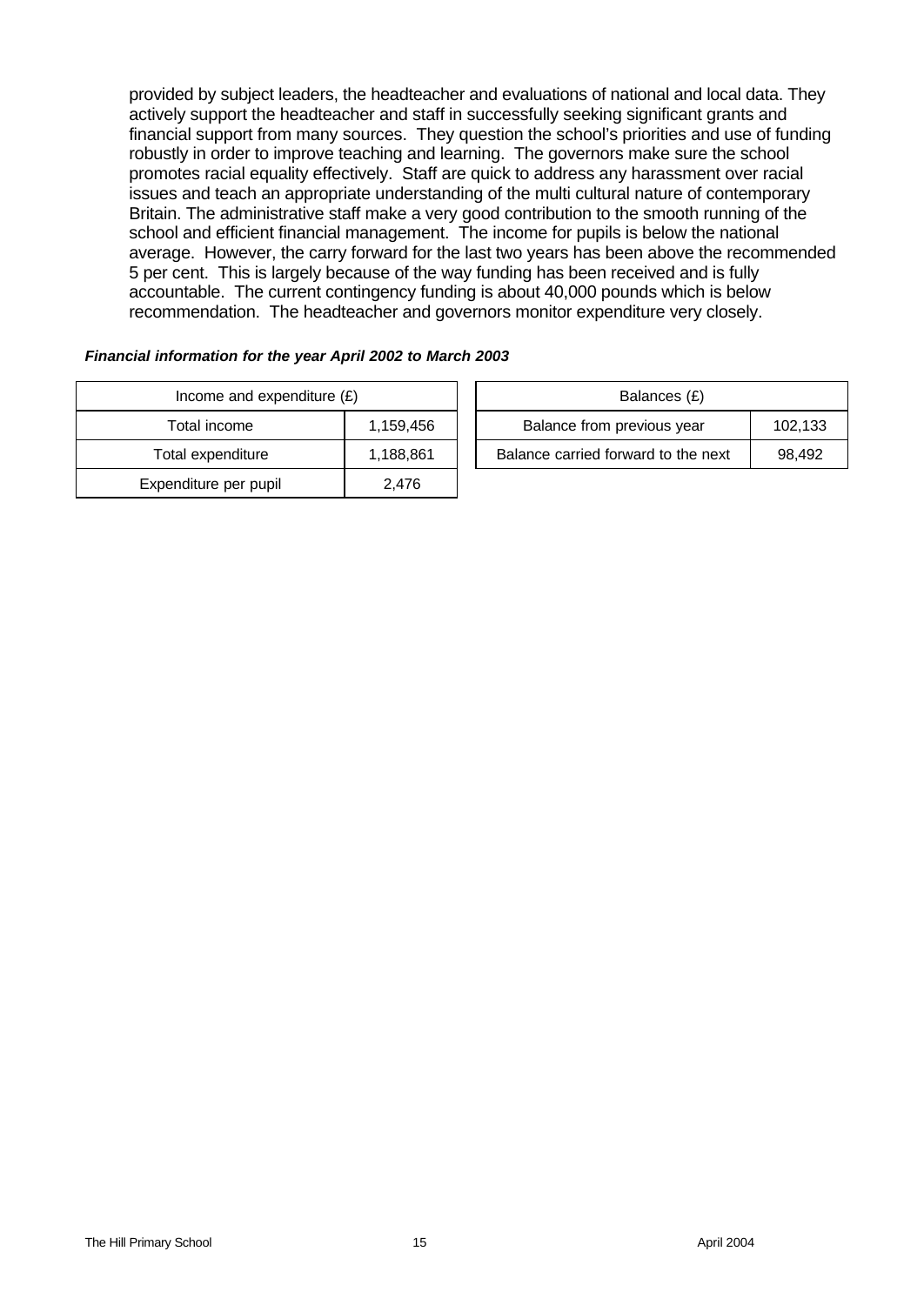# **PART C: THE QUALITY OF EDUCATION IN AREAS OF LEARNING, SUBJECTS AND COURSES**

## **AREAS OF LEARNING IN THE FOUNDATION STAGE**

Children enter the Nursery part-time in the term following their third birthday. They move into Reception at the beginning of the term in which they are five. Reception arrangements are flexible, depending on numbers in any one term. In the term of the inspection there were two classes, with the oldest children working in a room next to Year 1. There is a very good induction programme for parents of children entering the Foundation Stage. This includes good pre-assessment of individual needs and identification of any external support and guidance that may help children with physical, social, medical or educational need settle more quickly into Nursery.

There is a wide range of ability but, on the basis both of assessments carried out by staff prior to entry and of observation of the youngest children, attainment is low, with the vast majority of children having standards well below those expected for their age. Standards among boys and girls are similar. All the children, including those with all types of special educational need and those for whom English is an additional language, achieve well. However, because of the low standards on entry, few are likely to reach the Early Learning Goals in any area of learning by the time they transfer to Year 1, despite good teaching and organisation and very good management of Foundation provision.

Teachers, nursery nurses and support assistants are knowledgeable about children's stages of development, their individual needs and how best to help them learn. The nursery nurses and support assistants make a very good contribution to learning and constantly take very good initiatives. Because of the physical immaturity of the children, they are frequently involved in cleaning those who have had toileting mishaps, and they are suitably prepared. There are regular team meetings to review planning and individual needs and assessment procedures are good. The curriculum provided is very good. There is a clear progression between classes in the amount of time allocated to teacher directed activities, targeted activities and those the children select for themselves. This progression is clearly based on the maturity of the children in each class. Staff create a stimulating and secure environment where children and parents are welcome. Valuable structured activities are provided for parents, carers and children as they enter the classrooms to show how children can be helped at home, though not all parents and carers take advantage of this. Ongoing links with parents are good, and much work is done to involve parents and support them, particularly when any difficulties in their children's learning or other needs are identified.

## **PERSONAL, SOCIAL AND EMOTIONAL DEVELOPMENT**

Provision in personal, social and emotional development is **very good.**

#### **Main strengths and weaknesses**

- The children make very good progress because teaching is very good.
- Staff model ways to behave well and encourage children to be independent.
- The teaching and support staff understand individual children's needs and promote self-esteem and independence.

#### **Commentary**

30. Teaching is very good and children achieve well in all aspects of this area. By the time they leave Reception, they do not reach all the early learning goals, but make considerable progress in their ability to relate to others and respect their views and opinions. They understand class routines and the behaviour expected of them in and around school, and they learn good manners from the example set for them. Although there is rightly a strong emphasis placed on the development of confidence and self-esteem, and of trust between staff and children, a high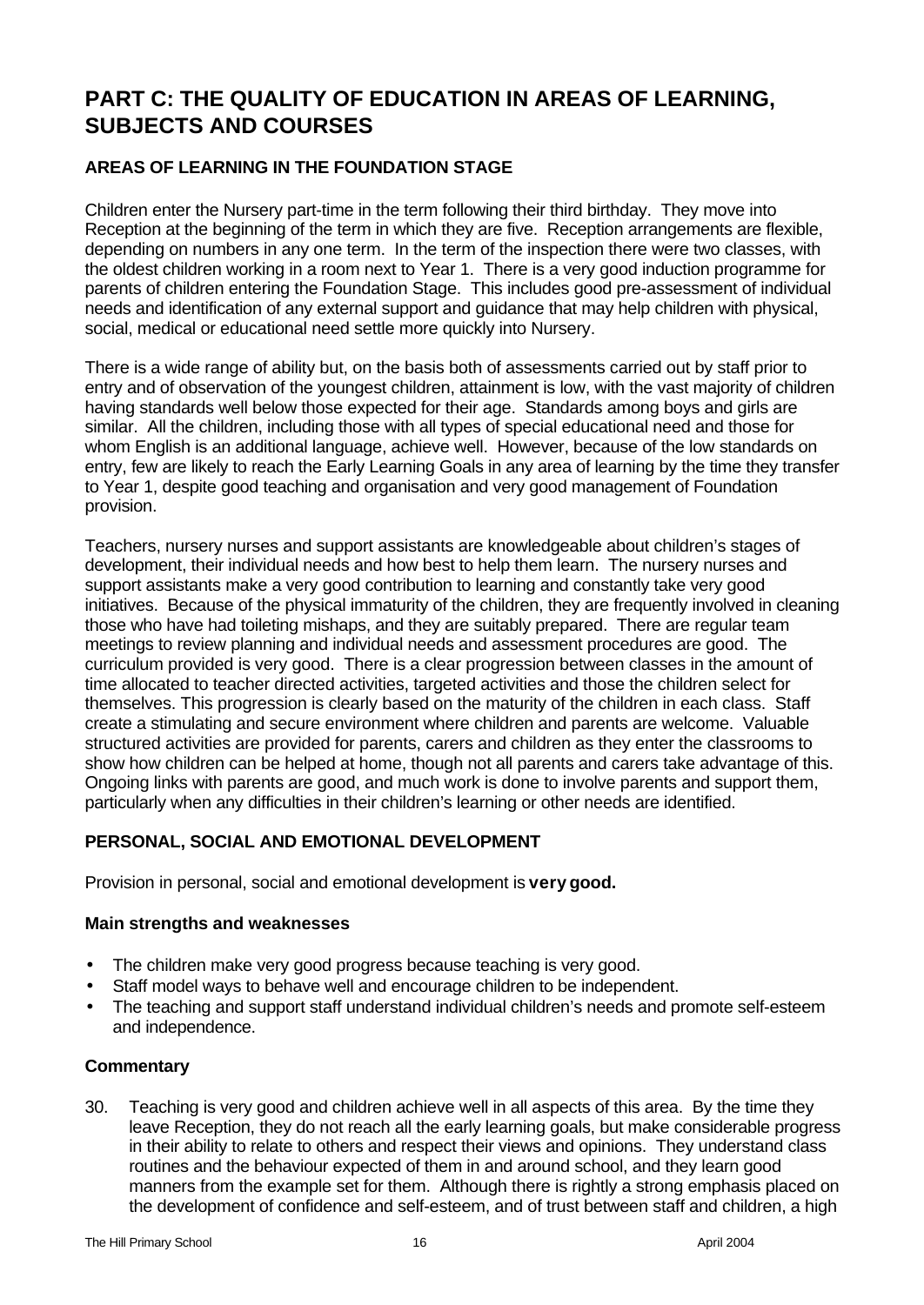proportion of children are reluctant to demonstrate activities to others and are still withdrawn by the time they leave the Reception class.

## **COMMUNICATION, LANGUAGE AND LITERACY**

Provision in communication, language and literacy is **good.**

## **Main strengths and weaknesses**

- The children achieve well because teaching is good.
- Staff constantly work hard to develop children's receptive and spoken vocabulary.
- Children are given opportunities to talk about what they have been doing, but are not always given the opportunity to talk about their learning.

## **Commentary**

31. Many children enter the Nursery with low standards of receptive language and a very limited vocabulary. The main focus in this area of learning is therefore to develop pupils' speaking and listening skills and extend their vocabulary, although letter recognition, appreciation of books and writing are also developed. Teachers and classroom assistants constantly talk to children to gain their confidence and encourage them to speak. Very good use is made of time. Children quickly learn to listen and learn some vocabulary from singing and rhyming games. Many role-play activities are provided, to encourage children to communicate or make marks on paper. Staff are noticeably patient when they ask questions and respect the amount of time it takes for some children to find the courage and words to answer. In the Reception classes children develop greater appreciation of the written word. The Literacy Strategy is used well and suitably modified to take into account the maturity of children. Many children still find it difficult to answer questions in sentences and few will achieve or exceed the Early Learning Goals by the time they enter Year 1. Some opportunities are missed to get children to explain their learning and respond to questions such as 'how do you know?' and 'why?'.

## **MATHEMATICAL DEVELOPMENT**

Provision in mathematical development is **good.**

#### **Main strengths and weaknesses**

- Teaching is good and leads to good achievement.
- The children's limited vocabulary impedes progress in areas other than number.
- Children have good opportunities to solve practical problems, to develop spatial awareness, and to recognise sameness.

#### **Commentary**

32. All children achieve well, but the majority are unlikely to achieve the early learning goals by the time they enter Year 1. Although basic counting skills are broadly at the level expected, the great majority of children do not have all the vocabulary associated with position, place and size expected for their age, nor do they have the vocabulary of comparison. Teaching is good and there are many teacher-led and child initiated activities for children to explore shape and space, to match and sort objects and pictures, and to solve practical problems. In the Reception classes the National Numeracy Strategy is adapted appropriately to the maturity and ability of the children. There are occasionally lost opportunities for children to explain their reasoning.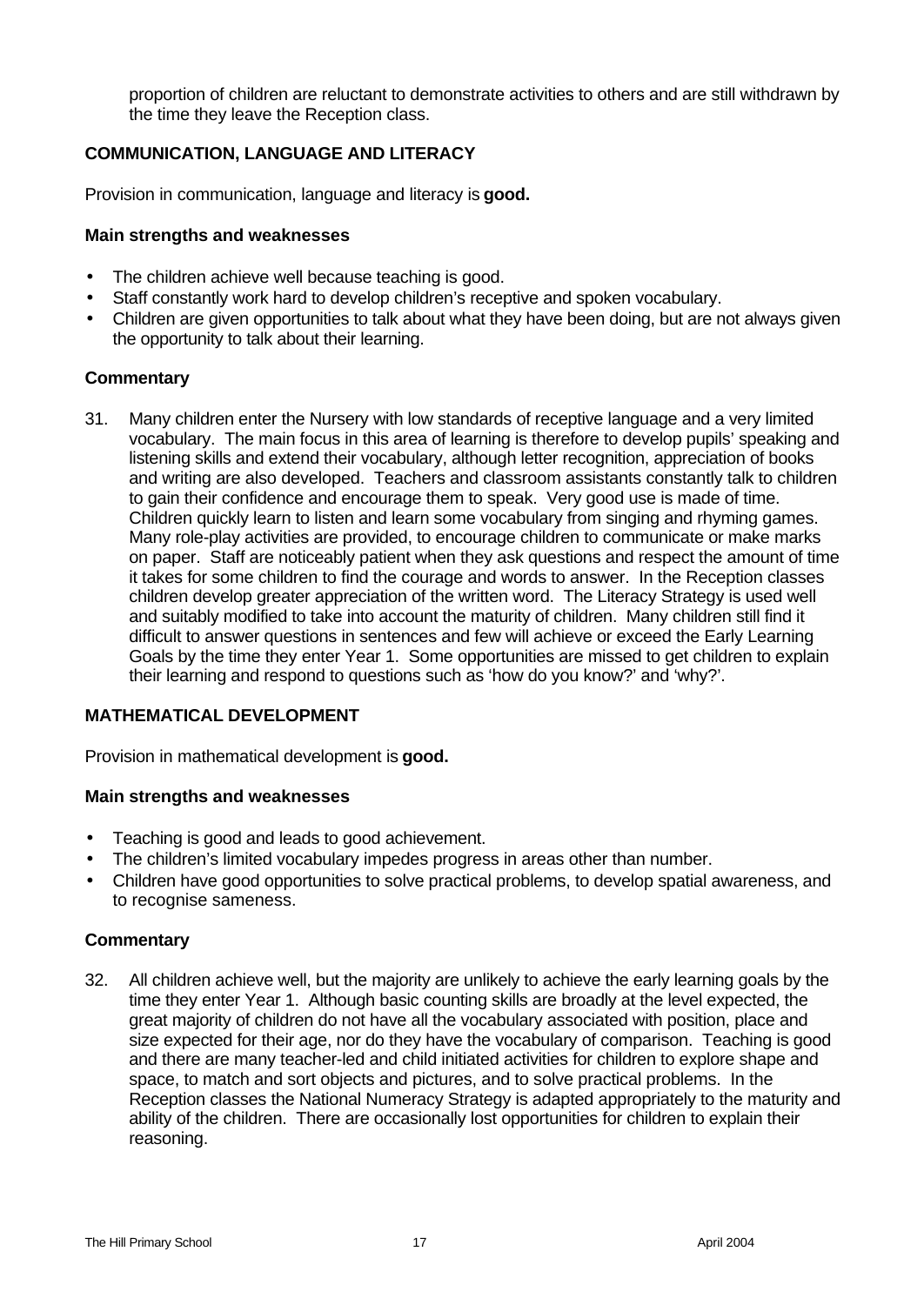## **KNOWLEDGE AND UNDERSTANDING OF THE WORLD**

Provision in knowledge and understanding of the world is **good.**

#### **Main strengths and weaknesses**

- Teaching and achievement are good.
- A wide range of experiences is provided, both indoors and outdoors, to expand children's understanding of the world around them, and develop a spirit of enquiry.

#### **Commentary**

33. Children are given many opportunities to expand their experience of life beyond their homes and immediate surroundings, and they take part in many sensory experiences. For example, when children visit a farm, they handle and touch animals that many are unfamiliar with. They are taught to look carefully at pictures and draw conclusions, for example about differences between the past and present, and enjoy experimenting with equipment used in the past for washing clothes. They learn about their own village and what they can find in it. Children learn about different types of food and their benefits. They begin to appreciate that there are different beliefs, cultures and customs. They develop confidence in using computer programs and using scissors and glue. Teachers ensure that children understand those aspects of hygiene and health and safety relevant to their needs. Few children attain all the Early Learning Goals by the time they enter Year 1, despite the good provision.

#### **PHYSICAL DEVELOPMENT**

Provision in physical development is **good.**

#### **Main strengths and weaknesses**

- Teaching is good and children achieve well.
- There are good opportunities for children to extend their physical skills.
- The children use tools and equipment carefully with developing physical skills.
- Children are not always given the right resources to help them to develop writing skills.

#### **Commentary**

34. In both Nursery and Reception classes, children have many opportunities to play outside using a range of equipment to develop their coordination and balance. They learn the vocabulary associated with their activities. In addition older children have formal lessons to develop specific skills. Children are also given support where necessary in toilet training in both Nursery and Reception classes. This is extended to support for parents. Children learn to be aware of their own space and safety when moving at different speeds. They learn to control a paintbrush and manipulate a variety of small-world and construction equipment well. They have the physical skills to control the computer cursor by using a mouse. Many still have limited control over a pencil and are not always provided with the correct equipment to develop writing skills. The majority of children attain some of the Early Learning Goals by the time they enter Year 1 but overall attainment remains below that expected for their age.

### **CREATIVE DEVELOPMENT**

Provision in creative development is **good.**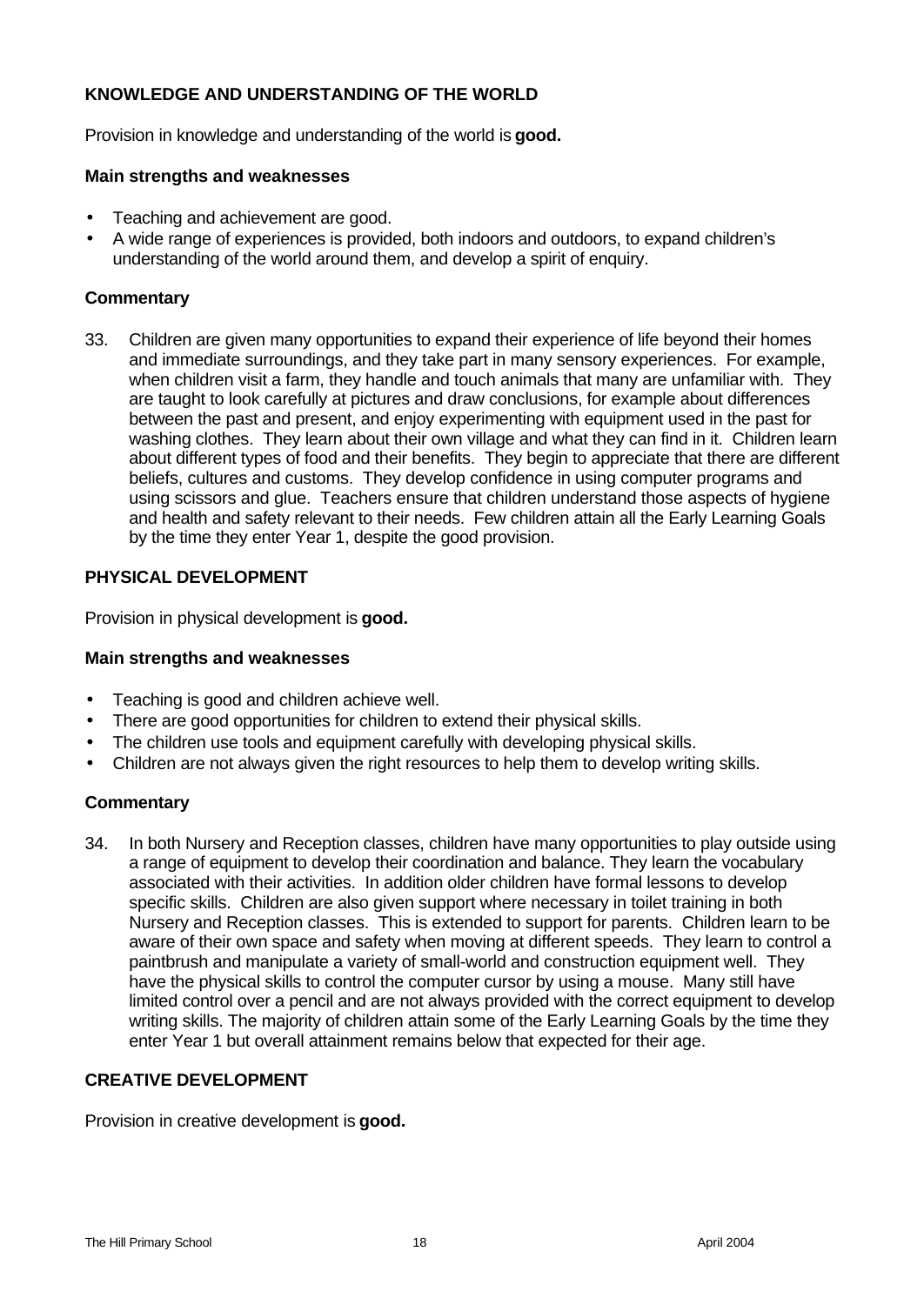### **Main strengths and weaknesses**

- The children achieve well because of good teaching.
- There are good opportunities for role-play to stimulate children's imagination.
- A good range of materials is available for children to explore colour, texture and shape.
- The use of external specialists contributes very well to children's learning.

## **Commentary**

35. Many different, well-resourced activities are provided to enable children to work imaginatively. The Nursery children, for example, enjoy working with battery operated 'tools', pretending to drill holes or pretending to build a decked area, after watching their own area being created. A specialist musician makes an excellent contribution to learning by helping children enjoy and act out rhymes and songs. Children have good access to small-world equipment, paint, collage and other materials with which they can work imaginatively. Few are likely to achieve the Early Learning goals by the time they enter Year 1 but most children learn to observe carefully and express themselves well in paintings.

## **SUBJECTS IN KEY STAGES 1 and 2**

## **ENGLISH**

Provision in English is **good.**

#### **Main strengths and weaknesses**

- The attainment of pupils in Year 2 and Year 6 is below the standards expected nationally. Speaking skills are well below those expected.
- Teaching is good overall and enables pupils to achieve well by the end of Year 2 and satisfactorily by the end of Year 6.
- Teachers use assessment well for tracking the progress of pupils and setting targets for the school, for different groups of pupils and for individual pupils.

- 36. Standards in Year 2 and Year 6 are below those expected nationally. Pupils in Year 1 and Year 2 make good gains in their learning and achieve well. Good teaching is leading to standards being maintained through Years 3 to 6, although this has not yet had an impact on national test results.
- 37. Speaking skills are well below and listening skills are similar to those expected nationally by the end of Year 2 and Year 6. There are good, planned opportunities for pupils to further their speaking and listening skills in English lessons and in other subjects. However, when answering questions pupils use a limited range of vocabulary and sentence construction. The school places a high priority on developing this.
- 38. Pupils make good progress in their reading by the end of Year 2 and standards are similar to those expected nationally. Those higher-attaining pupils who will reach a higher standard balance the percentage of lower-attaining pupils who do not reach the expected level. Pupils do not make the same progress in Year 3 to Year 6 and standards are below those expected nationally overall. The majority of pupils read fluently but do not always understand the deeper meaning of the text. This is because, despite good teaching, pupils do not have the necessary comprehension skills because of their limited vocabulary. Pupils also have poor recall of key words and sections of text. These shortcomings restrict the progress of all pupils, and parents do not provide the level of support to reading that they do for younger pupils.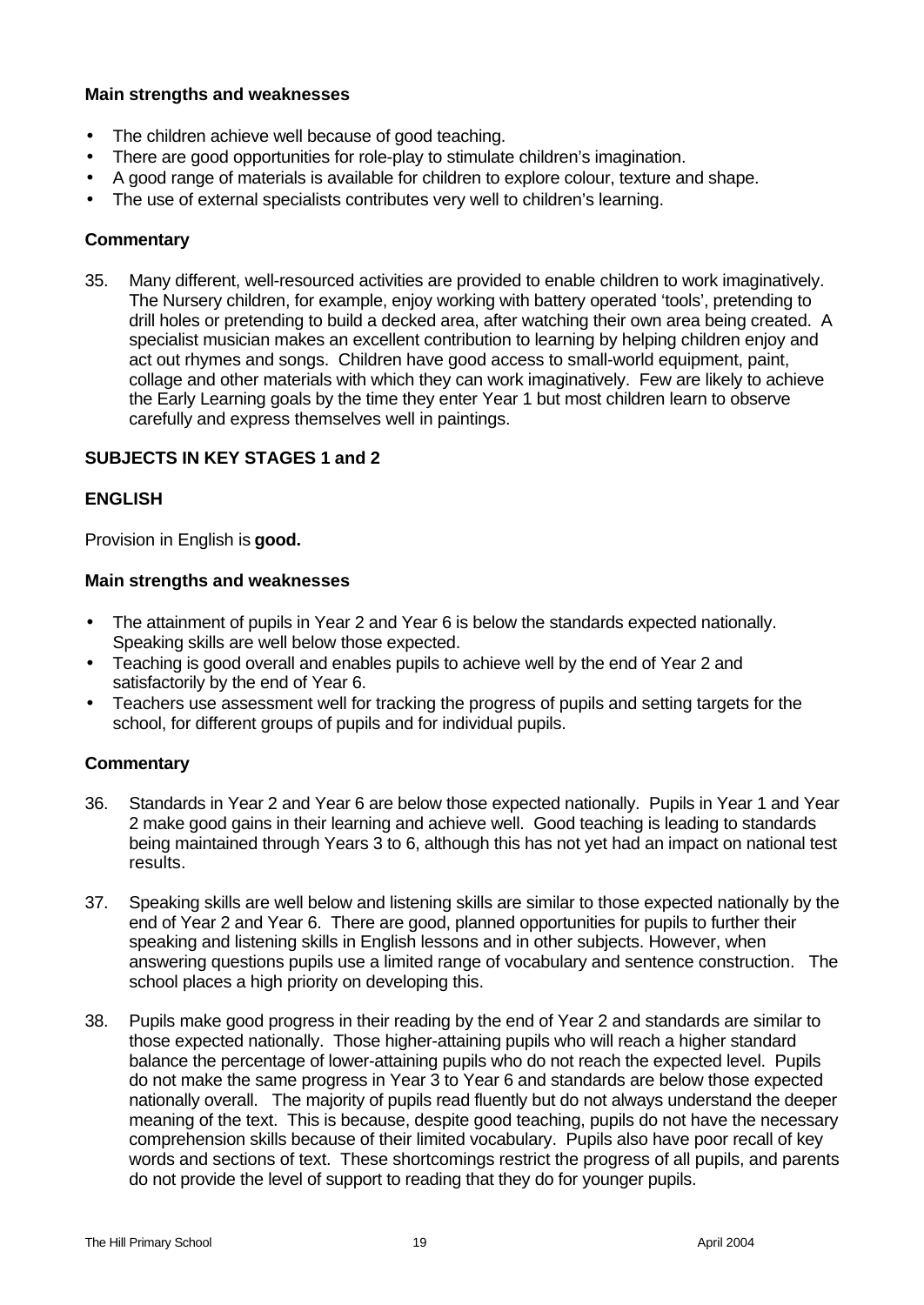- 39. Attainment in writing is below average by the end of both Year 2 and Year 6. Handwriting and the presentation of work in books are satisfactory and often good. The carefully planned but flexible use of the National Literacy Strategy ensures that pupils have good opportunities to practise writing in a range of styles. A key feature is the way teachers plan writing tasks to engage and motivate the pupils. Writing tasks in the literacy lessons often foster learning in other subjects and aspects of their personal development. Pupils learn to structure sentences and paragraphs successfully. The rich curriculum motivates pupils and encourages them to think about many subjects, but writing often lacks imagination and sophistication. Both boys and girls settle quickly to writing tasks and apply themselves well. Pupils do not always check their work thoroughly.
- 40. Well-trained teachers and learning support assistants give good support to lower-attaining pupils and those with special educational needs in English lessons. As a result pupils with special educational needs progress well in most lessons. Careful assessment of their progress leads to effective individual education plans. However, in some lessons for older pupils, progress is limited because there are fewer support staff.
- 41. Teaching is good. This is an improvement since the previous inspection as a result of good leadership and management. Some teaching in Years 1 and 2 is very good. Teaching is good because all teachers have a secure knowledge and understanding of the National Literacy Strategy and implement this flexibly to good effect. Planning is good. Effective use is made of the good resources and tasks match the prior attainment of pupils and are challenging. This is because there are good procedures in place for tracking the progress of pupils through national and other tests, as well as by questioning pupils and marking their work. All teachers expect high standards of work and behaviour. As a result pupils take a pride in their work and presentation is neat. Behaviour is very good and this helps pupils to make progress in their learning. In the best lessons more imaginative approaches are used to engage the interest of the pupils from the start of the lesson. Pace is brisk throughout and the expectations of the teachers are very high. Consequently, all pupils make very good gains in their learning in these lessons and achieve very well. Teachers also, make good use of ICT to support learning, particularly through the use of word-processing. A significant feature of the use of information and communication technology is the computerised library system and this makes a good contribution to pupils' understanding of the uses of ICT.

#### **Language and literacy across the curriculum**

42. This is good. There are now good, planned opportunities for all pupils to use their writing skill to support learning in other subjects, as when pupils in Year 3 write instructions for making a photograph frame in design and technology, or when, in geography, pupils in Year 5 compare schools in Thrunscoe with a school in a village in India. This geography topic also enables pupils to practise their research skills both from books and from web sites on the Internet. There is a growing focus on fostering speaking and listening skills through all subjects. These opportunities consolidate the progress pupils make in English lessons and enable all pupils to achieve well by the end of Year 2 and satisfactorily by the end of Year 6.

#### **MATHEMATICS**

Provision in mathematics is **good.**

- Pupils achieve well in Year 2 and make very good progress.
- There is a strong and successful focus on developing pupils' computational skills.
- The quality of teaching and learning is good overall.
- Pupils do not use and apply their mathematical knowledge well.
- The subject is well managed.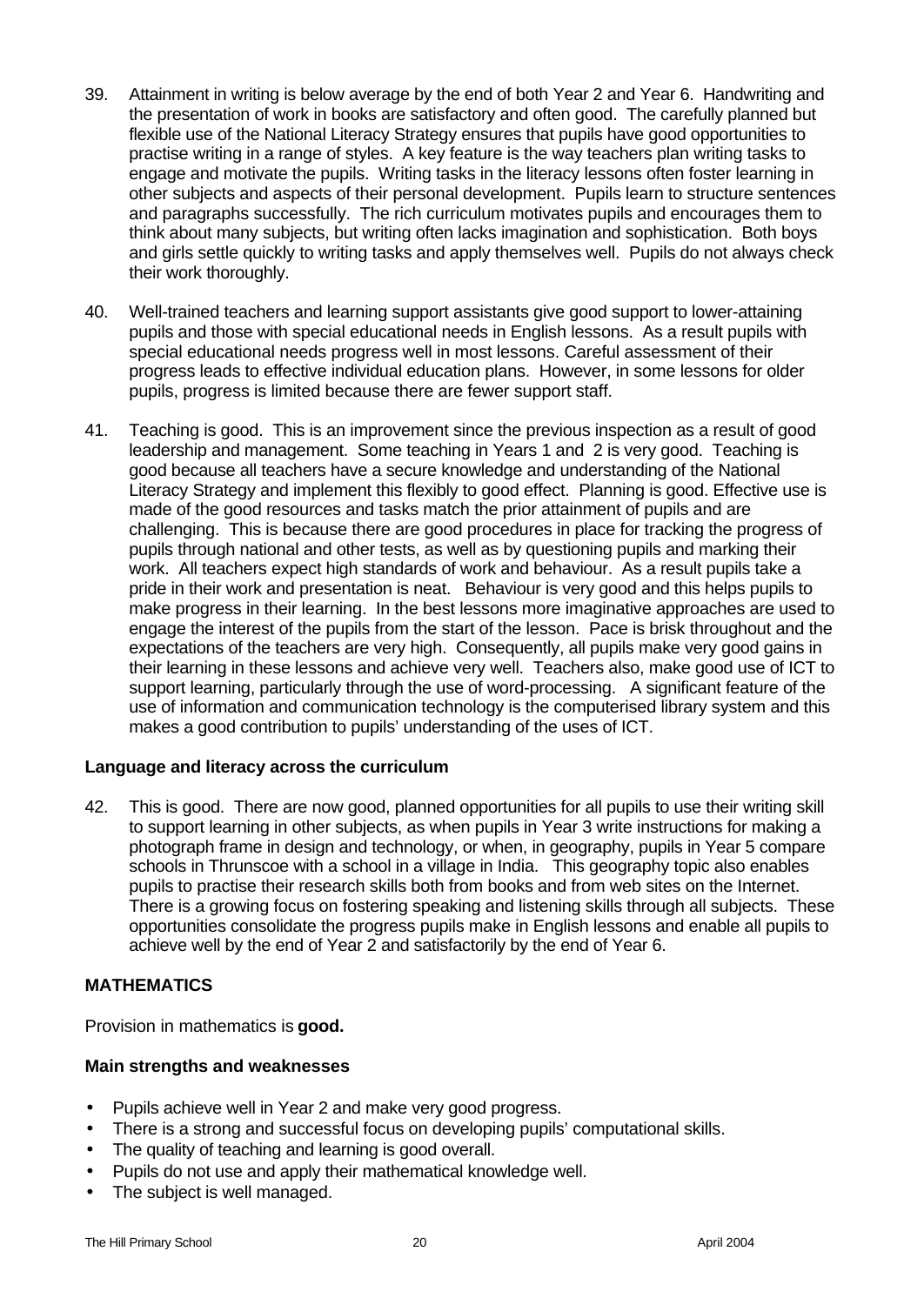- 43. Standards seen in mathematics are below average by Year 2 and Year 6. There is very good achievement through Year 1 and 2 and satisfactory achievement by Year 6. The evidence in lessons and pupils' work shows that pupils are working at a higher standard than previous test results. It is also clear that a previous drop in achievement at Year 3 and 4 has now been addressed and pupils continue to build on standards reached at Year 2. The improvements have come about through good teaching and curriculum planning and support for pupils with special educational needs.
- 44. The subject coordinator rigorously analyses the quality of teaching and attainment and provides a good example for other teachers to follow. The school has made successful improvements to pupils' calculation skills as a result. There is a strong drive to raise the pupils' ability to use their skills independently and most lessons have a significant problemsolving element. However, a significant proportion of pupils have difficulty with this. There is a steadily growing trend of high achieving pupils showing successful learning in all aspects of mathematics.
- 45. Overall, teaching is good and has improved over the last two years. Some of the improvement has not yet had an impact on test results but standards through the school are rising. Teachers make good use of the National Numeracy Strategy, which they adapt to suit the needs of the pupils. Teachers have good subject knowledge and teach basic skills well. Where good teaching was seen, for example in a Year 2 lesson, the sheer pace of the lesson carried pupils along. In the other Year 2 class, the teacher's use of a counting stick made the lesson fun and very visual. In a Year 4/5 lesson the teacher's use of the interactive white board motivated pupils well and they were anxious to join in and make progress. Work is matched closely to pupils needs so that all abilities are challenged well. This is evident in the progress pupils make in their books and the pride they take in their work. In the best lessons, teachers encourage pupils to explain the strategies they use to solve problems to the rest of the class. This helps them recall facts and contributes to the development of speaking and listening skills. There are some displays of pupils' mathematics work, which are aligned to questions using a key mathematical vocabulary, and this provides further support to pupils' learning.

#### **Mathematics across the curriculum**

46. Pupils make satisfactory use of their mathematical skills in other subjects. They make tables and charts in their science work. They look at graphs and charts in geography when looking at climates. They measure accurately in several topics of design and technology and use computer programs to create databases and graphs. Through the richness of the curriculum the school is addressing the weakness in the pupils' ability to apply their mathematical knowledge.

#### **SCIENCE**

Provision in science is **good.**

- Pupils have a positive and enthusiastic attitude to science.
- Teaching is good.
- Assessment is underdeveloped.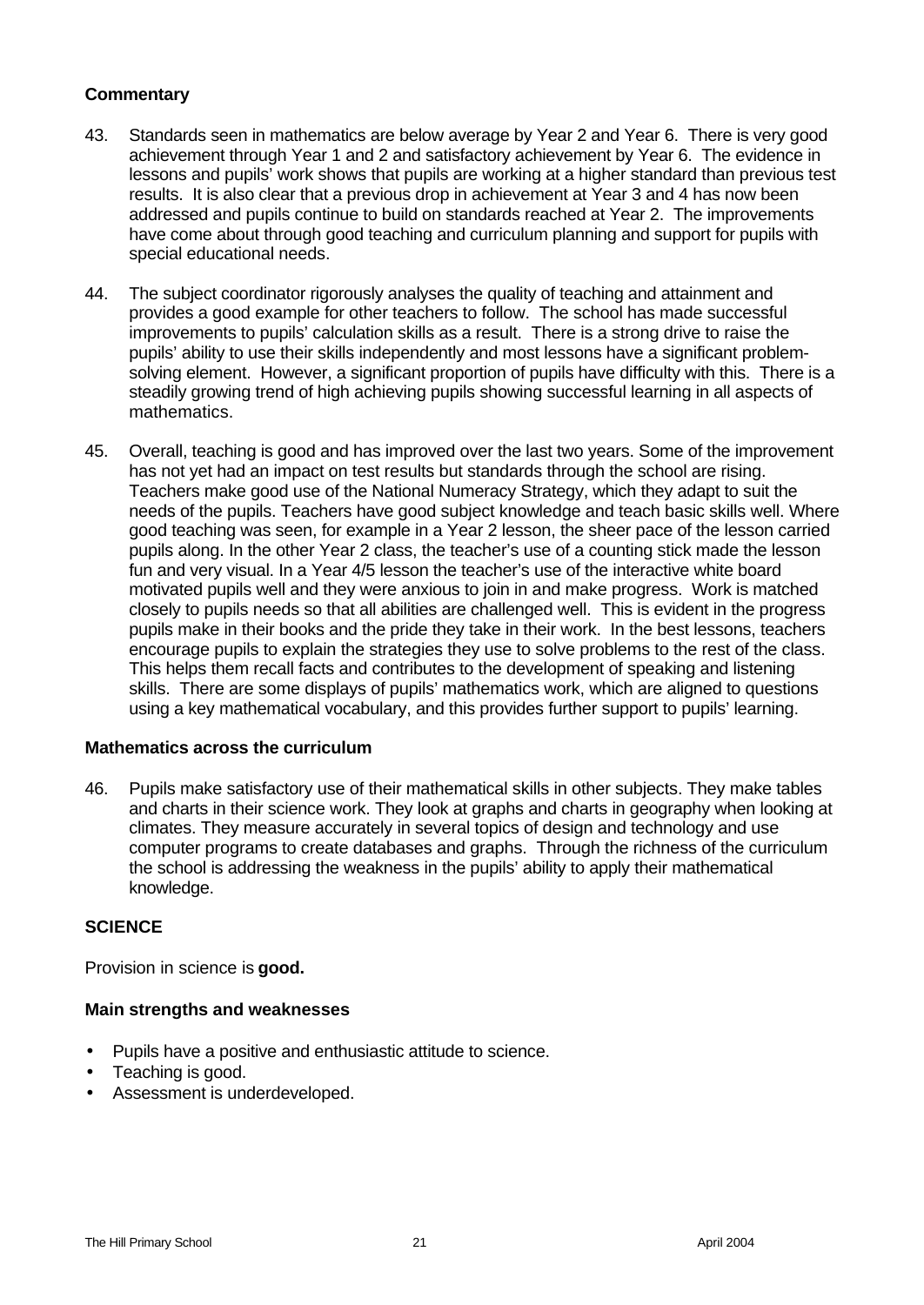- 47. Standards are average by the end of Year 2. This represents good achievement from their attainment on entry to school. Current standards are similar to those found at the last inspection and those assessed by teachers in last year's national assessment tests. Pupils achieve well in Years 1 and 2 because of the good emphasis on oral and investigative work. Pupils carry out a range of investigations that clearly interest and motivate them. For example, the pupils were given the challenge of finding out which containers made the best 'telephones' to conduct sound. Pupils made predictions, carried out fair tests and explained what they found.
- 48. Standards were low at the end of Year 6 in the 2003 national assessment tests. Few pupils attained the higher Level 5. Standards are improving, with the current Year 6 attaining below average standards, which is the same as at the time of the last inspection. Pupils, including those with special educational needs, achieve satisfactorily in science, but there is scope for a higher proportion to reach the higher than expected levels at the end of Year 6. This seems to be a euphemistic way of saying that the more able pupils are not yet achieving well enough. Pupils' lack of basic English skills hampers their learning in science. For example, only the more able pupils are able to record a good account of their investigations. Pupils' vocabulary is limited and their ability to express their thoughts and explain their ideas coherently is below what would be expected. Although there is a fair coverage and balance of the science curriculum there is not enough emphasis on pupils posing their own questions and test their own theories.
- 49. Pupils say that they enjoy learning about science because their teachers make lessons interesting. They particularly like thinking about and carrying out investigations and would like to set up more of their own experiments. Older pupils report they enjoy researching for information and working on the computer.
- 50. Teaching is good. Teachers' subject knowledge is good and they use a variety of teaching methods to sustain pupils' interest and motivation. Work is usually sufficiently challenging and well matched to pupils' abilities and teachers make good use of exciting resources. For example, pupils' learning was enhanced in two lessons by the use of a model of a human skeleton so pupils could see exactly the size and shapes of the bones. Teachers' focus on providing pupils with key vocabulary of technical words in each lesson is significantly helping to increase pupils' vocabulary. At the end of lessons, teachers refer to the objective of the lesson and this helps pupils understand what they have learnt and provides the teacher with a good assessment of pupils' achievement. Teachers' marking is often good, picking up on pupils' misconceptions and asking questions of pupils to help them understand their work. However, this good practice is not evident in all classes and pupils do not have targets to aspire to.
- 51. The co-ordinator has written a good scheme of work for the subject; has monitored lessons and pupils' work, and has talked to pupils about their work. This has given him a good insight into what further improvements need to be made. He has quite rightly identified assessment procedures as being in need of development. The school analyses test results and use this information to chart the progress of pupils and in Year 6 to identify those pupils who need extra support. These analyses also provide teachers with a good knowledge of where the gaps are in their teaching and what topics pupils need to revisit. However, although teachers' make assessments in lessons about what pupils have learnt, there is no formal system to record this information.

## **INFORMATION AND COMMUNICATION TECHNOLOGY**

Provision in information and communication technology is **good.**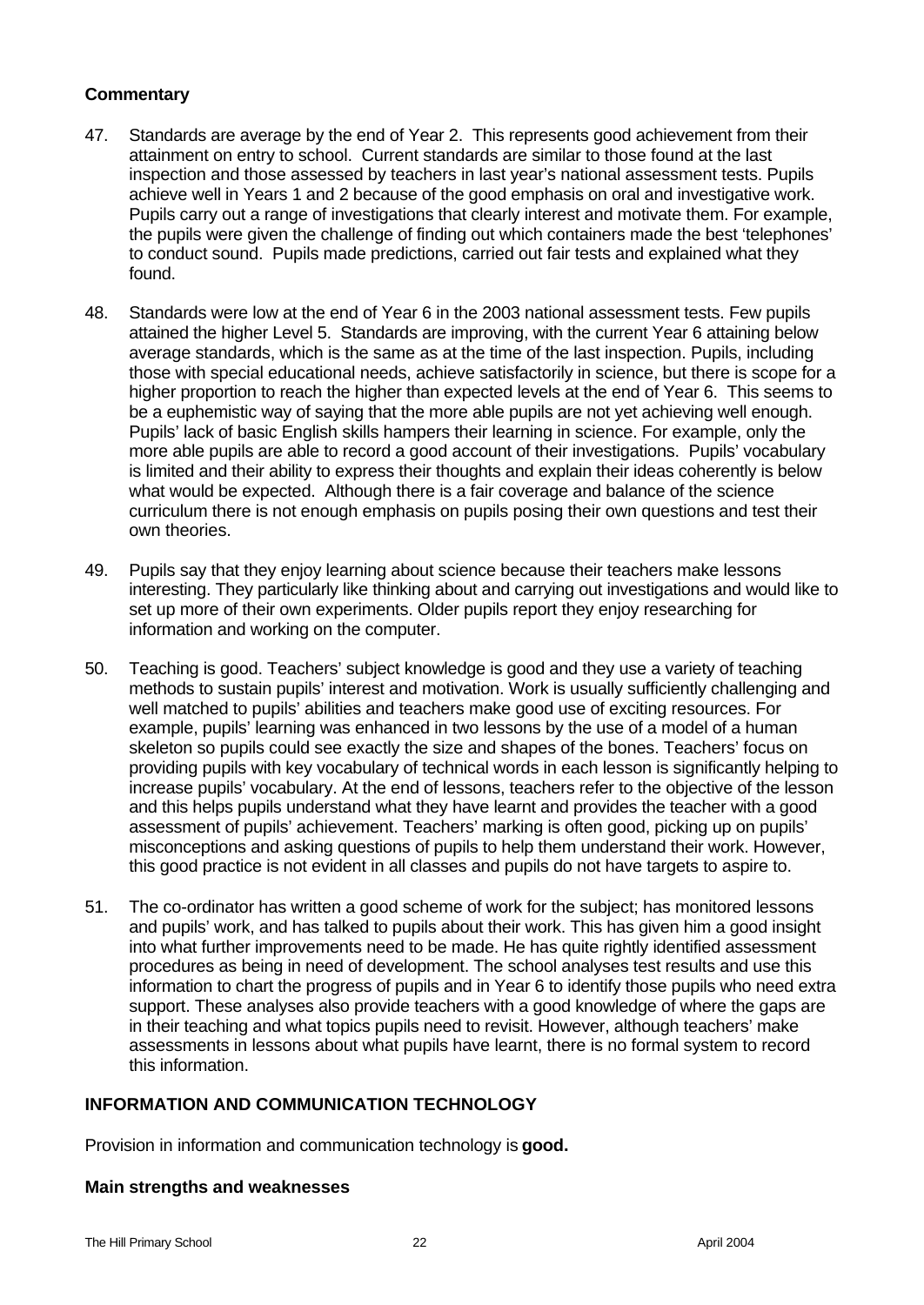- There has been significant improvement since the last inspection.
- Standards are in line with national expectations at Year 2 and Year 6, with some work being above that level in Year 6.
- Teaching is good overall.
- The subject is very well led and the school is keen to take on new initiatives and challenges.
- Pupils are not aware enough of their own achievement in ICT.

- 52. Standards in I.C.T. were unsatisfactory at the last inspection. Currently attainment by both Year 2 and Year 6 is in line with national expectations, and some aspects of the communication strand of the subject are above that level in Year 6. The subject co-ordinator has developed the scheme of work so that it now reflects all the requirements of the National Curriculum. The computer suite is very well utilised and as a result pupils reach national standards in all aspects of the work. Their work in creating PowerPoint presentations, on a number of subjects and sometimes in a very short period of time, is above the expected level.
- 53. Teaching overall is good, with one example of very good teaching seen in Year 6. Teachers are now confident in their own subject knowledge and have worked hard, with good support, to make best use of the computer suite, interactive white boards and a new set of laptops. All these are additions since the last inspection. This has been a key feature in raising standards. In the very good lesson seen, the teacher was very confident in her own ability. She delivered clear demonstrations and explanations that resulted in pupils being able to start work immediately and complete the tasks quickly at a good level. Pupils respond to good teaching and have positive attitudes to the subject. As a result, nearly all pupils achieve well against their earlier learning, including those with special educational needs.
- 54. Over the last two years the subject co-ordinator has led the school to take part in several initiatives, all of which have had a positive impact on standards and attitudes to work. These initiatives have included extra in-service work for the co-ordinator, links between I.C.T. and creative arts and links with the Education Action Zone. The assessment procedures are not used well enough to involve pupils sufficiently in evaluating their own achievement.

#### **Information and communication technology across the curriculum**

55. ICT is regularly used to support learning in literacy and numeracy in Years 1 and 2. Good use is made of PowerPoint presentations in Years 3 to 6 in subjects such as geography and religious education. The Internet is often used as a source of reference in history, for example, and pupils are efficient at refining their searches for the most applicable information. Pupils use data-handling programs and spreadsheets in mathematics and the use of design software is often of a high standard and complements other work in art and design.

#### **HUMANITIES**

Only one lesson was observed in geography and history so it is not possible to give an overall judgement on provision in those subjects.

#### **Religious education**

Provision in religious education is **satisfactory.**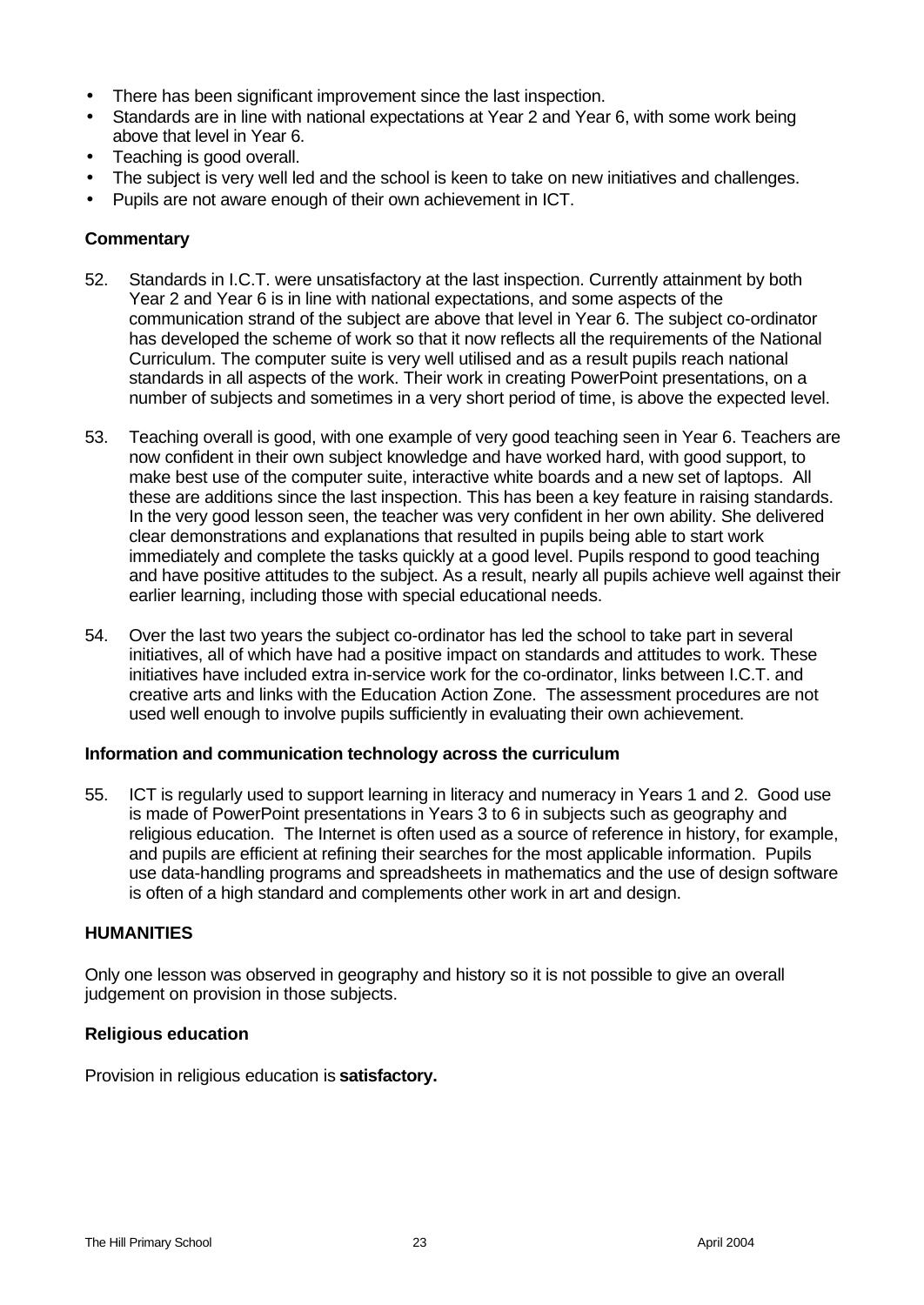#### **Main strengths and weaknesses**

- Teachers use role-play and ICT well to motivate and interest pupils.
- Pupils have a deeper understanding of prayer and worship than they did at the last inspection.
- Pupils' subject vocabulary is limited.

#### **Commentary**

- 56. Standards have improved since the last inspection and are at expected levels by Year 2 and Year 6, although the pupils do not use a good vocabulary to express their ideas.
- 57. Lessons involve imaginative strategies to motivate and inspire pupils. In Year 2, the use of role –play is particularly good in developing pupils' understanding of the Islamic and Christian faiths and the value of worship. The pupils also have good opportunities to handle religious artefacts and this develops their first-hand knowledge and interest in the subject. Pupils with special educational needs are motivated well by these practical activities. In Years 4 and 5 the teachers make good use of ICT. Pupils research Judaism through the Internet and are very proficient at finding the most appropriate information. In Year 4, they make PowerPoint presentations to explain their ideas on belonging and friendship and then email them to each other. The overall quality of teaching and learning is satisfactory because the opportunities for pupils to explore their ideas and reinforce their learning through a wide range of writing are not frequent or consistent enough.
- 58. At the last inspection pupils did not have a very deep sense of spirituality or understand the value of prayer. This has improved and teachers discuss the significance of prayer with pupils. They explore the role of God in different faiths and the relevance to life today. However, the pupils do find it hard to express their ideas because of their limited vocabulary. The teachers plan carefully to extend this in lessons, but do not always insist that pupils use the correct word in answering questions.
- 59. The subject is led well. The co-ordinator regularly monitors pupils' work and talks to pupils from different classes to ascertain standards. Since the last inspection the curriculum has been significantly revised and resources developed. The co-ordinator is introducing strategies to address the weaknesses of which she is well aware.

#### **Geography**

Only one lesson was seen in this subject so there is not enough evidence to make a firm overall judgement either about provision or about the standards attained by pupils. Discussions with the coordinator and pupils in Year 6, an analysis of pupils' work and displays of work confirmed that the principles of teaching the subject are in place, National Curriculum requirements are met, and topics such as 'A Village in India' foster pupils' cultural development well. Pupils in Year 6 talked with evident enjoyment about topics that had involved day or residential visits to places such as Scarborough and Llandudno, as well as about the on-going work on events and places in the world. These visits not only promote an understanding of other habitats within the British Isles but also foster pupils' personal and social development well. In the one lesson seen in Year 1, the teaching was satisfactory and the planned activities helped all pupils to gain an understanding of place. The whole-class introduction and the activities also helped to foster pupils' speaking, listening, reading and writing skills effectively. The subject is led and managed well. The school has rectified the weaknesses identified in the previous inspection relating to the scheme of work, assessment and checking on teaching and learning. Greater use is being made of information and communication technology to support learning. A notable feature of this is the weather station that enables pupils to check on the local weather, as well as the weather in the places they are studying.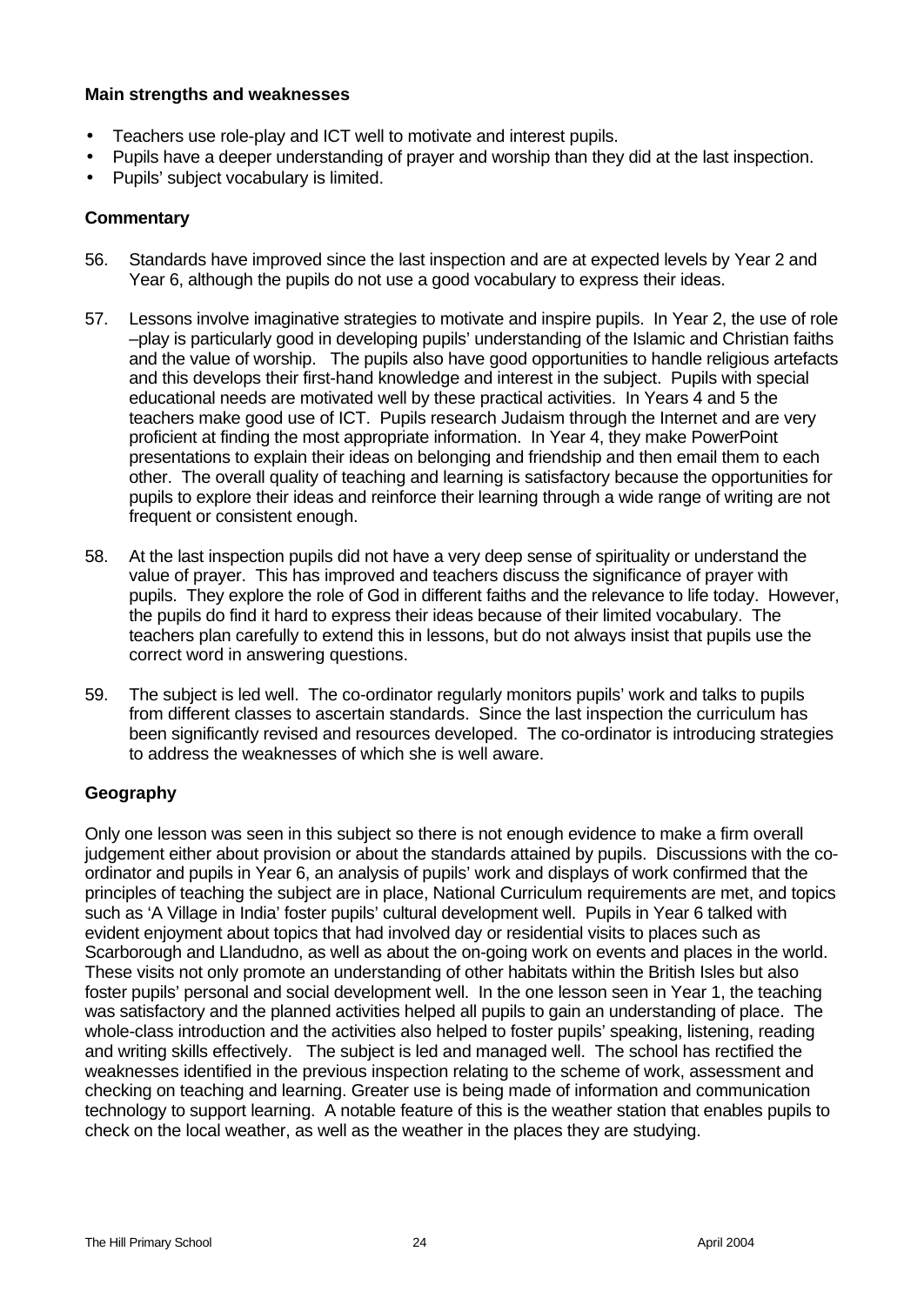## **History**

Too little work was seen in history to form overall judgements about the current quality of provision and standards. They achieve a broadly satisfactory standard of written work in the subject. Pupils are very enthusiastic about their studies and about researching for information using the computer, which is an improvement since the last inspection. They report that they would like more history lessons. Little work was in evidence this term, and discussions with Year 6 pupils showed their limited recollection of key concepts learned in previous work. The co-ordinator has monitored pupils' work and talked to pupils, and has good plans to observe lessons. She has organised an exciting local history project, involving local people and businesses, which is soon to start.

## **CREATIVE, AESTHETIC, PRACTICAL AND PHYSICAL SUBJECTS**

Only games lessons were observed in physical education and it is not possible to give an overall judgement on provision. Evidence is drawn from the lessons seen, from discussions with pupils and the subject co-ordinator, and from a review of planning.

#### **Art and design**

Provision in art and design is **very good**.

#### **Main strengths and weaknesses**

- Standards are well above average by the end of Year 2 and Year 6.
- Teaching is very good and leads to very good achievement.
- Art activities make a very good contribution to pupils' personal development.
- Resources and accommodation are very good and used well to stimulate learning.
- The Creative Partnerships project makes a very good contribution to pupils' achievement.

- 60. Standards in art and design are well above those expected by the end of Years 2 and 6. Pupils of all abilities and ages achieve very well. There is some unusually high achievement. Pupils have very good skills in a wide range of media and learn to express their feelings and emotions through the subject. Much work is creative and imaginative and demonstrates a very good understanding of different styles and the work of a range of artists, past and present, local and from many different cultures. Pupils understand the importance of preliminary sketching, colour matching and detail drawings, and they keep suitable records to help them create finished designs.
- 61. Teaching is very good. Teachers have very good subject expertise and ensure that the correct and most effective resources are provided for each activity. Skills are carefully developed within creative activities. Pupils are taught to observe very carefully. Work often supports learning in other subjects such as geography and history, to make good use of time. Information and communication technology in many different forms is used well and frequently to develop pupils' understanding of art form.
- 62. Pupils enjoy their art lessons and are made to feel successful. Their behaviour in art lessons is consistently very good and they concentrate on their work throughout. They listen intently to the teachers and follow the advice given. Their work is valued in many carefully presented displays around the school, and in the annual art exhibition where everyone has a chance to 'sell' a piece of work. The subject makes a very good contribution to spiritual, moral, social and cultural development.
- 63. The subject is very well led and managed. The creative arts project gives pupils the opportunity to extend their understanding of different art forms such as sculpture, and to work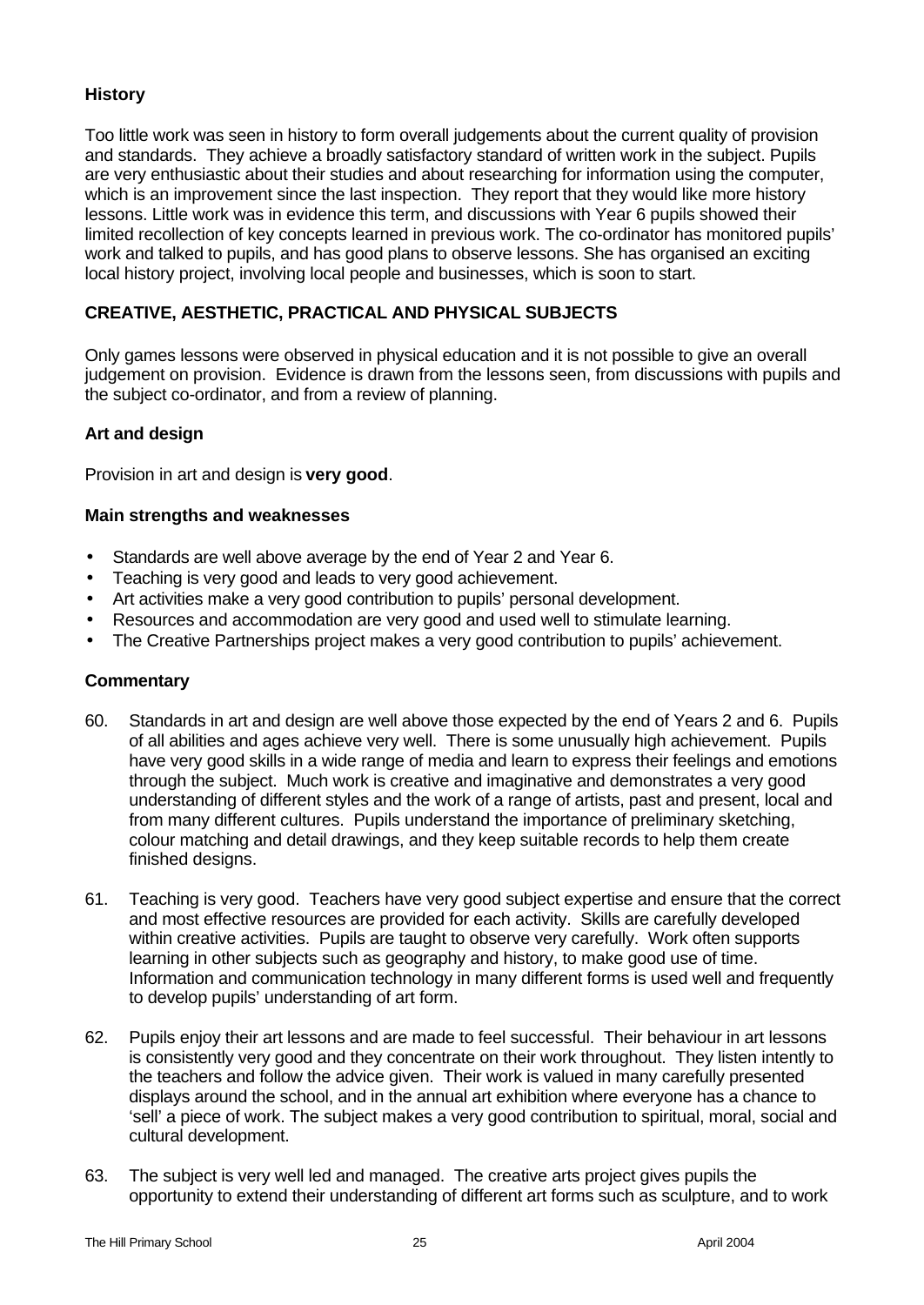with professionals, such as potters, to improve their skills. Additional finances are very well managed and visits and visitors are carefully selected. This has a direct impact on the very good quality of well-finished work that all pupils produce. The new, very well resourced art studio is used effectively to help pupils take responsibility for their own learning, decisionmaking and caring for equipment.

### **Design and technology**

Provision in design and technology is **satisfactory**.

#### **Main strengths and weaknesses**

- Standards in the subject have improved since the last inspection.
- Pupils now complete evaluations of their work.
- Further work is needed in the planning and development of a range of skills in the subject.

#### **Commentary**

- 64. Standards of work seen in Year 1 and Year 5 were in line with national expectations. Standards of previous work, noted through photographs, saved work and through evidence of planning, suggest that standards in other year groups are equally in line with expectations. This shows an improvement since the last inspection, when standards were unsatisfactory.
- 65. A good range of topics, including elements of food technology, is provided for pupils from the nationally recommended scheme of work. Pupils in Year 3 design and make photograph frames. They list the materials they will use, write down step-by-step instructions and use a range of joining methods. They complete their work with an evaluation of how fit for the purpose their completed frame was. Evaluations were not completed well at the last inspection.
- 66. Pupils in Year 6 made shelters. The series of lessons started with a wide- ranging discussion on homes and shelters. Pupils then practised making square frames that acted as the basis of the structure. Accurate measurements showed sound links with mathematics, while writing about the process was a good example of pupils writing an instructional text to support their literacy skills.
- 67. Teaching is satisfactory. Although teachers are well prepared, opportunities are missed to support speaking and listening and too much time is spent on the lesson's introduction. In spite of this, pupils show good attitudes to their work and behaved well.
- 68. The scheme of work ensures pupils make generally sound progress in the subject. However, there is not enough guidance for the step-by-step development of individual skills such as design and evaluation.

#### **Physical education**

Provision in physical education is **satisfactory.**

- Teaching of games skills is good.
- Pupils are eager to improve.
- Physical education lessons make a good contribution to developing speaking skills.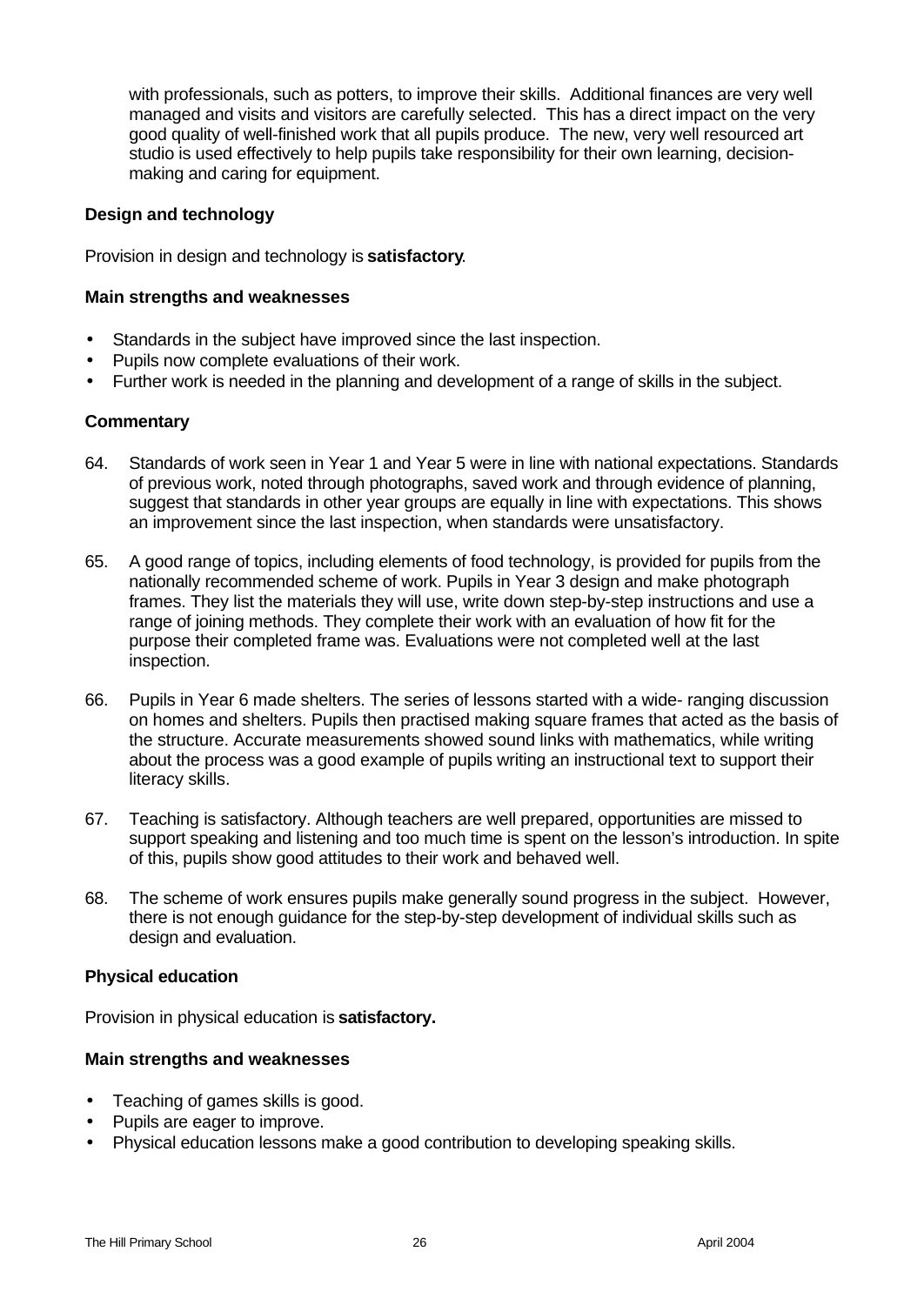- 69. Only games lessons were observed, although other aspects were covered during the period of inspection. Pupils' games skills are typical for their age by Year 2 and Year 6, and pupils have positive attitudes to the subject. They are eager to improve because of the good teaching of specific skills and the teachers' enthusiasm. Activities are well planned to systematically develop pupils' capability. Throughout the lesson pupils are kept active and challenged. For example, the most able pupils in Year 6 are expected to throw further and faster and to increase their level of accuracy. Pupils work in different groupings throughout their lessons and activities often have a scoring element so that pupils can improve their personal best. Teachers give the pupils clear teaching points so they can improve their stance when catching, for example.
- 70. The teachers place great importance on involving pupils in evaluating the quality of their work and making suggestions to improve. This has been planned to improve speaking skills, and does so effectively. The pupils are encouraged to use the correct vocabulary.
- 71. Leadership of the subject is satisfactory and developing. The school is benefiting from the significant improvements in accommodation through the community sport's grant and there are very exciting plans for further improvement to teaching and learning. The enhancement through after-school activities and inter-school competitions is good. The subject co-ordinator gets the pupils interested in unusual activities such as golf and bowling by providing taster sessions in their lessons before offering them as extra-curricular activities. In this way the curriculum offered is broad and interesting. Standards of swimming appear to be satisfactory.

## **Music**

Provision in music is **good.**

#### **Main strengths and weaknesses**

- The curriculum meets National Curriculum requirements fully and is enriched very well by visitors and opportunities to learn instruments and to perform.
- Good teaching enables pupil to achieve well.
- Positive attitudes to the subject contribute well to learning.
- Good resources are used effectively to foster learning.

- 72. Standards by the end of Year 2 and Year 6 are similar to nationally expected levels. Good teaching and learning leads to good achievement for pupils of all abilities. The best teaching is imaginative and dynamic, with challenging tasks using very well-chosen and effective resources. The teacher has high expectations for work and behaviour and uses questioning very effectively to check on learning throughout the lesson. A weakness in the occasional lesson is that pupils are not given enough opportunity to improve performance through practice. The singing of the Lord's Prayer in collective worship was very moving and made good contribution to the spiritual development of pupils. A talented singer on the teaching staff acts as a good example to the pupils encouraging both boys and girls to reach appropriate standards for their age.
- 73. The very good enrichment of the curricular provision also makes a strong contribution to the good attitudes of pupils, to their personal development and to their good achievement. Pupils in Years 3 to 6 have good opportunities to learn keyboard, violin and brass instruments. All pupils in these year groups learn the recorder. A notable feature of the instrumental provision is the brass teaching and the school's brass band that links well with this former mining community's brass band heritage. Visiting musicians, including brass bands, drummers and singers, who run workshops and perform for pupils, further enrich the provision and provide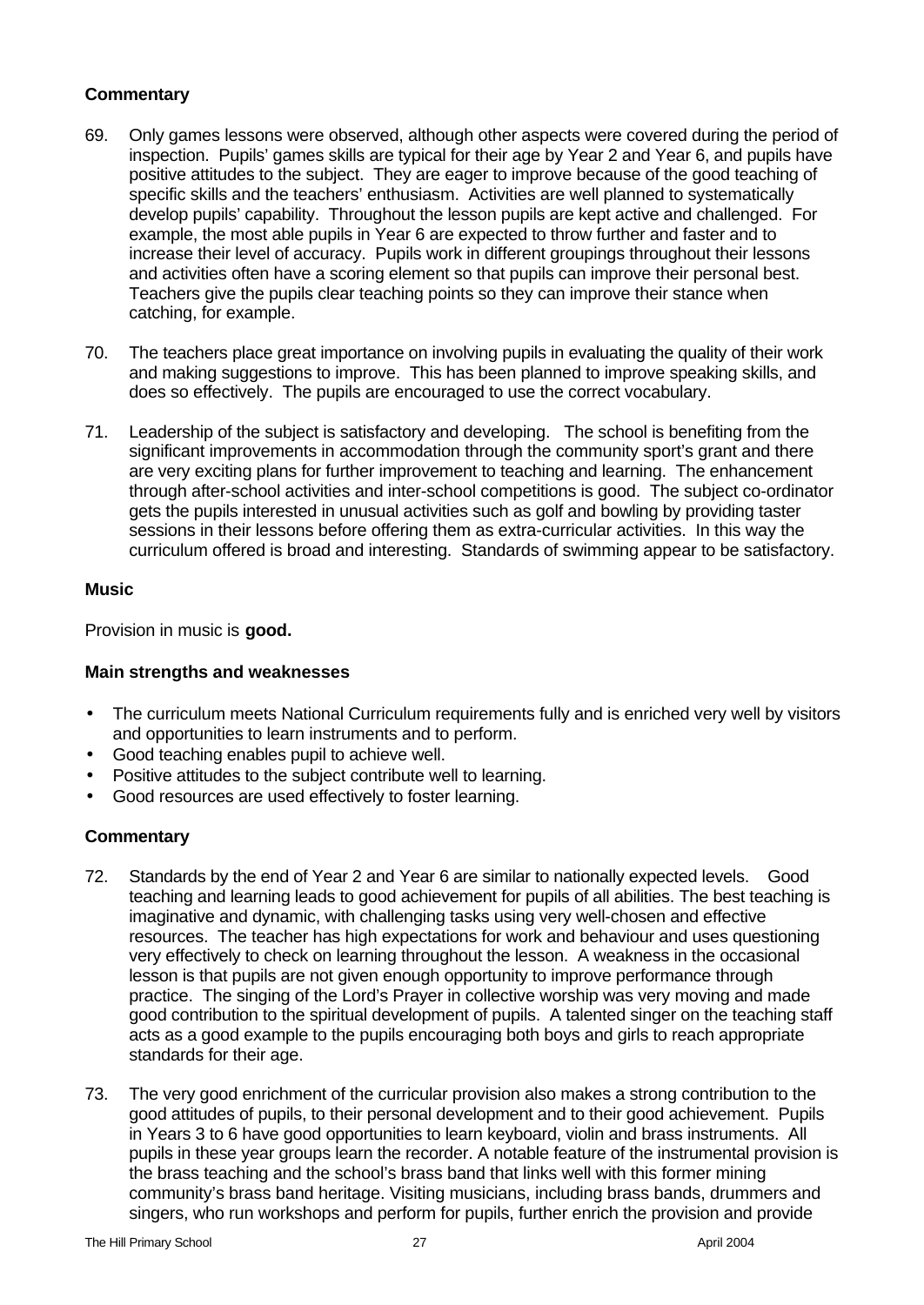very good models for pupils to emulate. Additionally pupils have the opportunity to go to musical performances, as when all pupils in Years 3 to 6 went to see 'Joseph and his Technicolour Dreamcoat'. Pupils also have many opportunities to perform for their peers and for parents in school, and for the community out of school, for example at the Town Hall and in the local carnival. All of these opportunities foster personal development well.

## **PERSONAL, SOCIAL AND HEALTH EDUCATION AND CITIZENSHIP**

Provision in personal, social and health education is **good.**

#### **Main strengths and weaknesses**

- There is good planning for healthy living, sex and drugs education.
- Teachers focus well on pupils' personal development.

- 74. The science curriculum provides good opportunities for pupils to learn about how to live their lives in a healthy way, and planning for sex and drugs education is effective. Pupils learn about exercise and food types through a good range of practical, problem-solving activities. Visits and visitors, such as the school nurse who works with staff to support sex education lessons, enrich these experiences.
- 75. In many lessons, pupils learn more about the world around them and their role in it. For example, in religious education pupils consider the characteristics and emotions of famous people. They consider their place in society through lessons where they explore rules in society and the importance of tolerance and consideration. Activities often involve pupils in role-play, when they put themselves in the place of other people such as characters from history. All the staff set good examples to the pupils to support the importance of listening to others and being polite.
- 76. The pupils are expected to be independent and try for themselves. This is very evident in their confidence with ICT. Pupils also have good opportunities to show care and awareness through their gardening work and animal care in the aviaries and ponds. Through the school council they are making important decisions that affect their school experience.